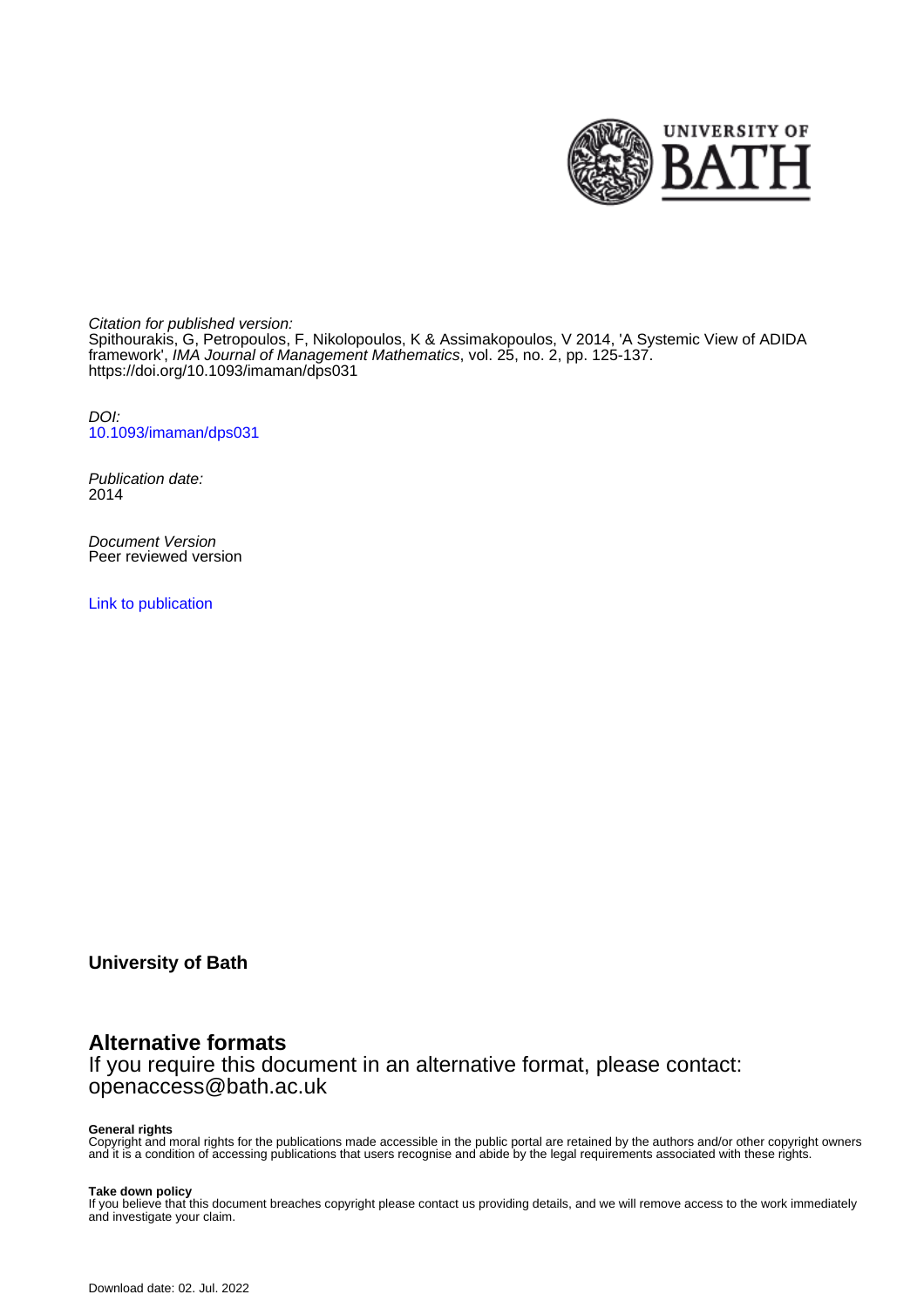# **A systemic view of the ADIDA framework**

Georgios P. SPITHOURAKIS\*, Fotios PETROPOULOS

*Forecasting & Strategy Unit, School of Electrical and Computer Engineering, National Technical University of Athens, Athens, Greece* Konstantinos NIKOLOPOULOS

*Bangor Business School, Bangor University, Bangor LL57 2DG, UK*

&

Vassilios ASSIMAKOPOULOS

*Forecasting & Strategy Unit, School of Electrical and Computer Engineering, National Technical University of Athens, Athens, Greece*

\*Corresponding author: giorgos@fsu.gr

This paper is an attempt to gain mathematical insight into the ADIDA (Aggregate-Disaggregate Intermittent Demand Approach) forecasting framework, by formulating it as a multi-rate signal processing system. After a brief synopsis of the framework's background, an alternative way to perceive ADIDA from a systemic viewpoint is derived by breaking down its managerial steps into fundamental, well-studied components. Mathematical properties stemming from each separate system block are then thoroughly explored and their practical effects are exemplified through simulated paradigms of common time series patterns. Subsequently, theoretical and practical evidence are combined to draw useful conclusions about the framework's performance and make suggestions on its application. Finally, guidelines for further research are proposed.

*Keywords*: disaggregation; forecasting framework; multi-rate processing; systemic view; temporal aggregation.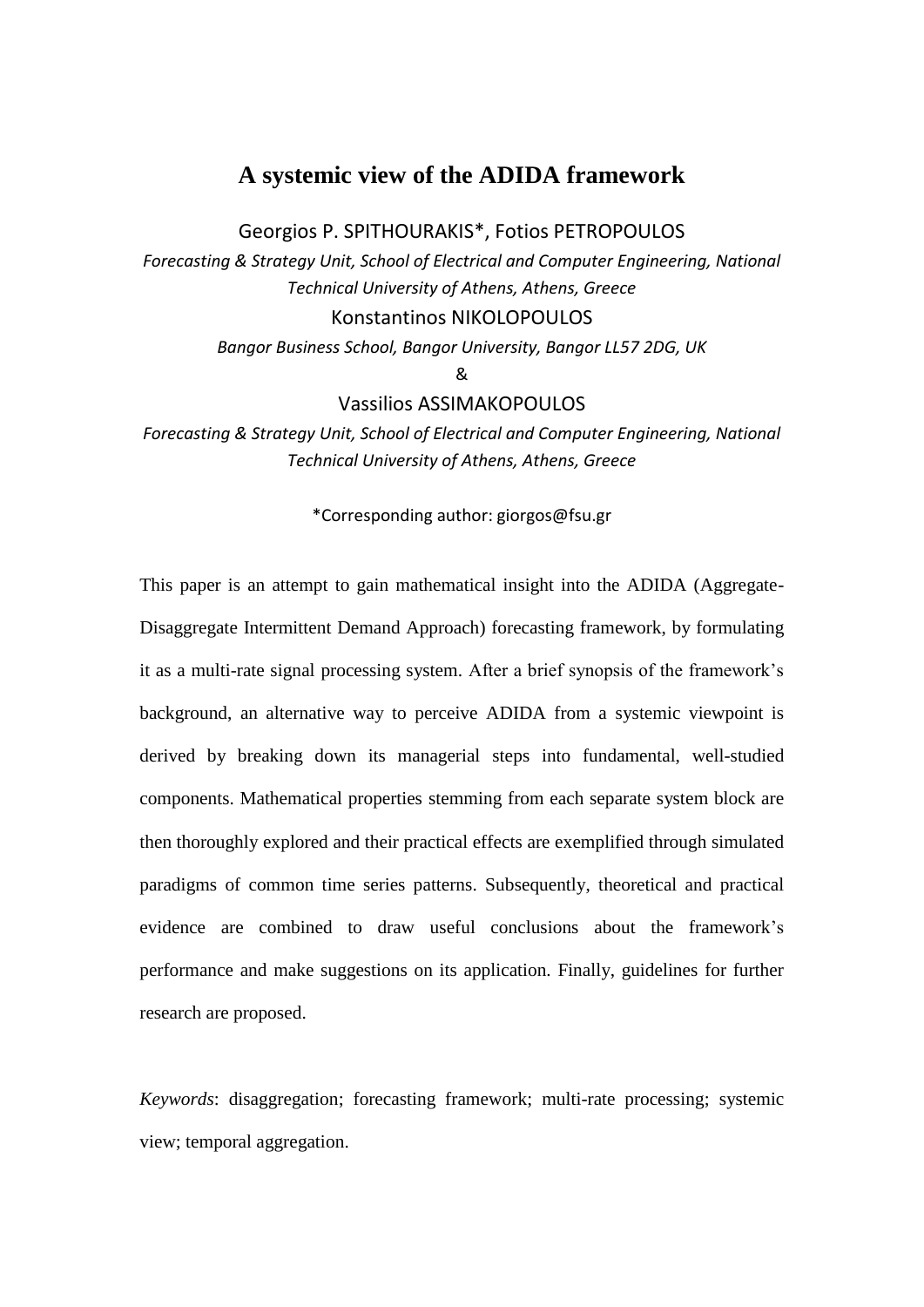#### **1. Introduction**

Aggregate-Disaggregate Intermittent Demand Approach (ADIDA; Nikolopoulos et al, 2011) is a methodology originally proposed for forecasting intermittent demand data; though it can be invariably used with non-intermittent demand. This paper is an attempt to demonstrate a systemic view of the ADIDA framework by its mathematical decomposition into fundamental sub-procedures, so as to give us understanding of the essential underlying processes that account for the properties and effectiveness of the ADIDA framework.

In brief, the ADIDA methodology can be broken down into four basic stages, as follows:

- 1. Gathering the original data at a lowermost observation level;
- 2. Aggregating at an aggregation level, *A*;
- 3. Forecasting with an extrapolation method, *F*;
- 4. Disaggregating the forecasts according to a disaggregation algorithm, *D*.

In more detail, the first stage refers to the formation of a time series to forecast by collection of relevant data. Subsequently, the observations are serially allocated into non-overlapping time buckets of an agreed length, *A*, starting from the end of the series and moving backwards. In case the length of the time series is not a multiple of the length of the buckets, the remaining *N mod A* first samples are discarded. At the end of the second stage, the contents of each time bucket are summed to yield an aggregate time series, which is then extrapolated at the third stage. Finally, the aggregate forecasts are reverted back to the original observation level through a process of disaggregation, typically by weighting the forecasts using an appropriate set of weights.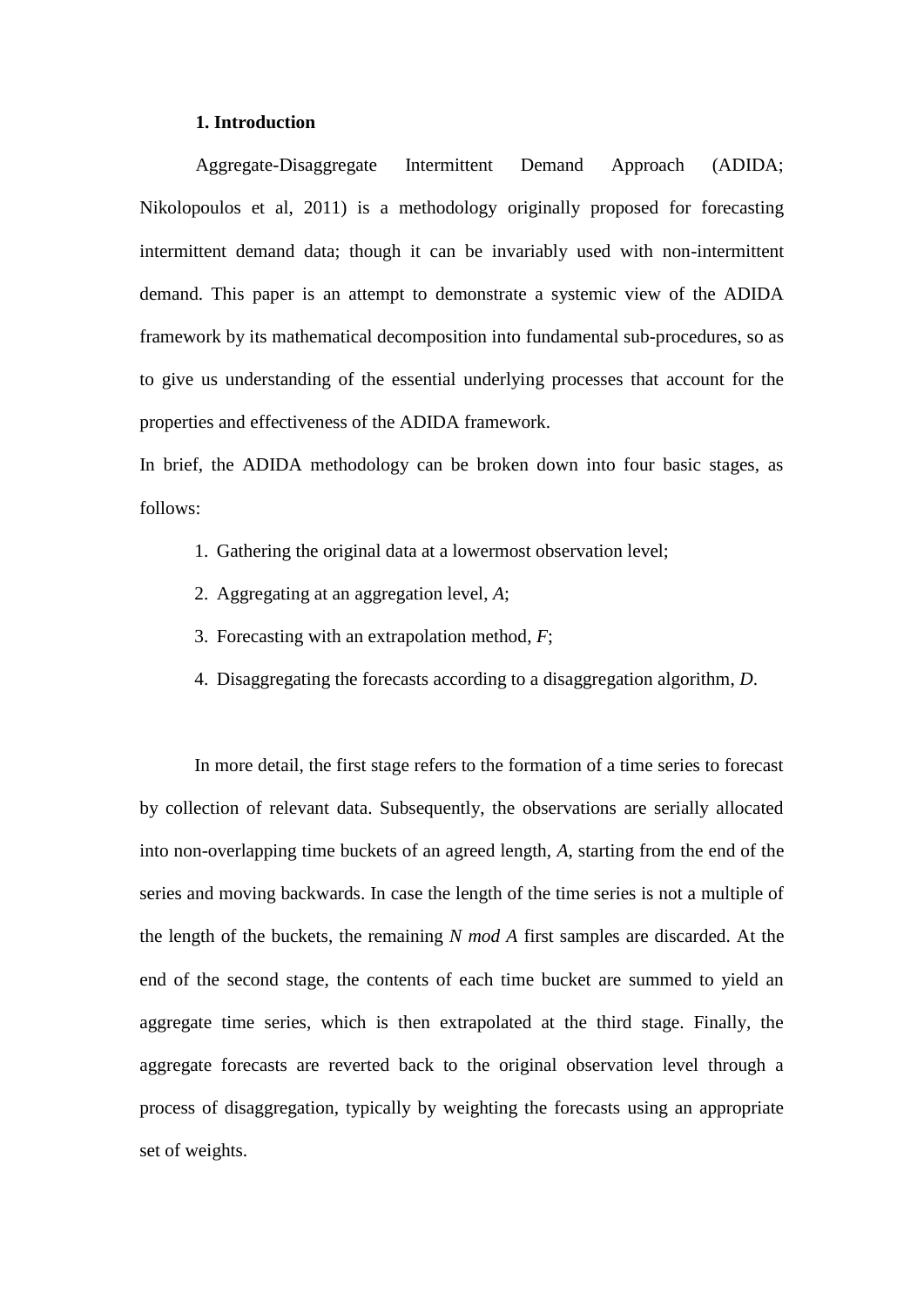The methodology is briefly symbolized as *ADIDA(A, F, D)*, where the aggregation level, forecasting method and disaggregation algorithm represent the framework's parameters. The framework is generic in the sense it is not connected to a unique combination of parameters. Furthermore, it can describe any forecasting method F as *ADIDA(A, F, -)*. However, the optimal choice of parameters has been a topic of recent research and discussion.

In the next section, the relative background literature of the ADIDA framework will be presented. The proposed systemic view of the existing framework is demonstrated in Section 3 and important mathematical insights derived from this formulation are exhibited in Section 4. These results are showcased by graphic simulated examples in Section 5. Finally, important conclusions are drawn and extensions for future research are proposed in Section 6.

#### **2. Background literature**

ADIDA framework revolves around the concepts of temporal non-overlapping aggregation and disaggregation to enhance the mathematical and managerial tools available to forecasters and, consequently, the accuracy of the forecasts themselves.

The instigation for the ADIDA framework stems from the zero values of intermittent time-series, which further complicate the series' processing (forecasting included) by rendering common mathematical manipulations impractical or ineffective. Intermittency naturally arises in many applications, such as inventory and spare parts management, which pose special requirements (Boylan & Syntetos, 2010). To tackle with such problems, the framework aims at reducing the series intermittency, so that standard tools can be applied efficiently. Apart from the obvious fact that the framework can reduce the intermittency of a time series to facilitate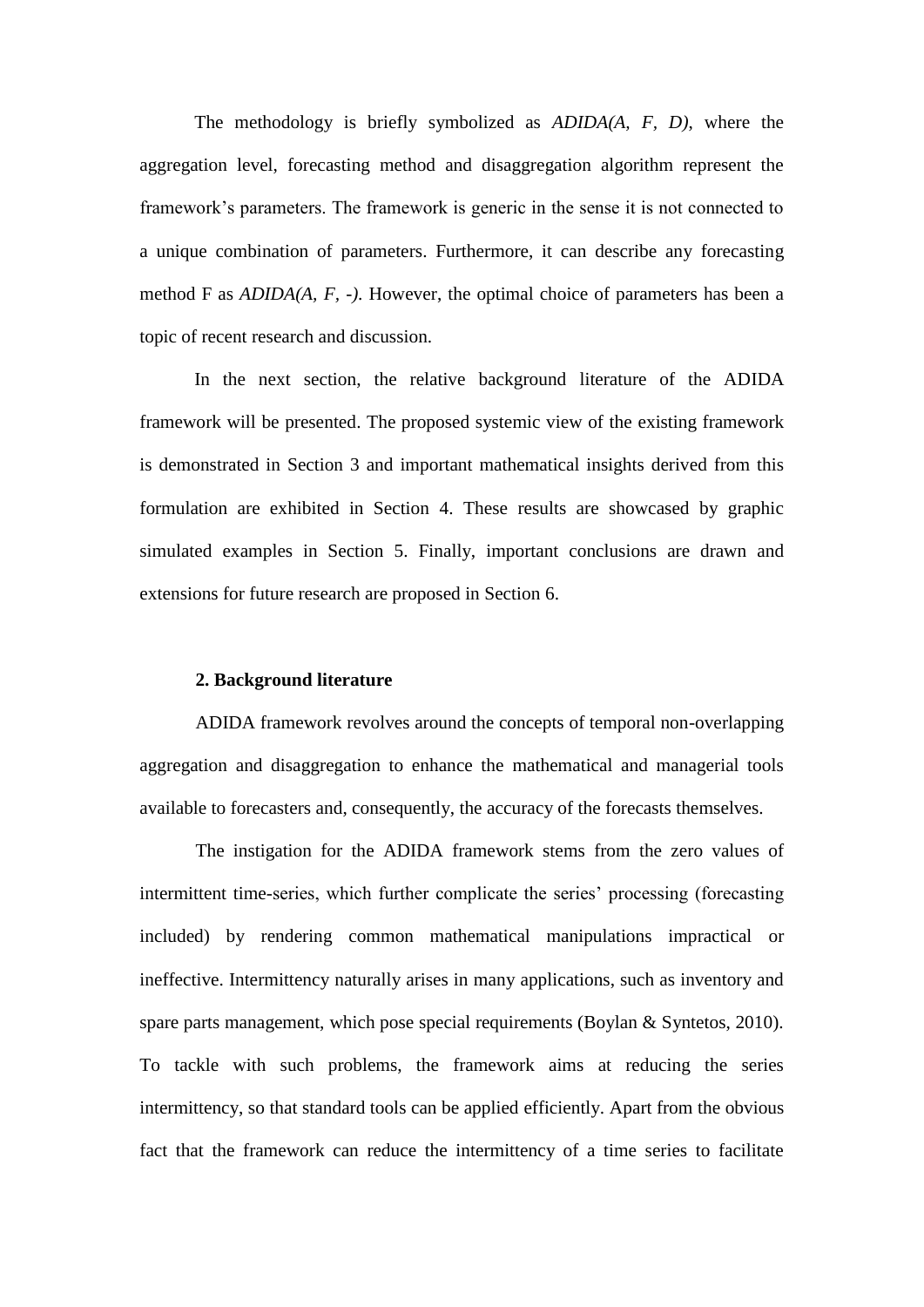forecasting and the empirical results that have shown the potential of such a practice, the mathematical properties of ADIDA have not yet been investigated in depth.

The empirical application of ADIDA yielded satisfactory results by improving forecasting accuracy and acting as a self-improving mechanism for popular forecasting methods. In particular, the framework was successfully tested on 5000 monthly demand inventory time series from stock keeping units of the Royal Air Force (Nikolopoulos *et al.*, 2011). In the same study, the framework was tested with the SBA (Syntetos & Boylan, 2001) and Naïve forecasting estimators, the former being an improvement of Croston's method for intermittent demand (Croston, 1972) and the latter producing the highest forecasting accuracy between the two. A follow up research (Babai *et al.*, 2012) verified the initial results and exhibited the robustness of the methodology with inventory metrics as well. Furthermore, the impact of ADIDA as a self-improving mechanism has been empirically verified for nonintermittent demand too. Specifically, the framework was tested on the monthly data of the M3-competition (Makridakis & Hibon, 2000) and the results portrayed a significant reduction of forecasting errors with simpler forecasting methods (Spithourakis *et al.*, 2011). The same paper demonstrated the importance of the level of temporal aggregation and proposed selection of an appropriate level upon minimization of the Mean Square Error (MSE), Bayesian Information Criterion (BIC; Schwarz, 1978) or Akaike Information Criterion (AIC; [Akaike,](http://en.wikipedia.org/wiki/Hirotsugu_Akaike) 1974). The study utilized a deseasonalize-forecast-reseasonalize scheme to deal with time series' seasonality.

Apparently, the framework is inextricably connected to temporal aggregation. Major research work in the subject has been collectively described by Silvestrini  $\&$ Veredas (2008). Proper selection of an appropriate aggregation level seems crucial to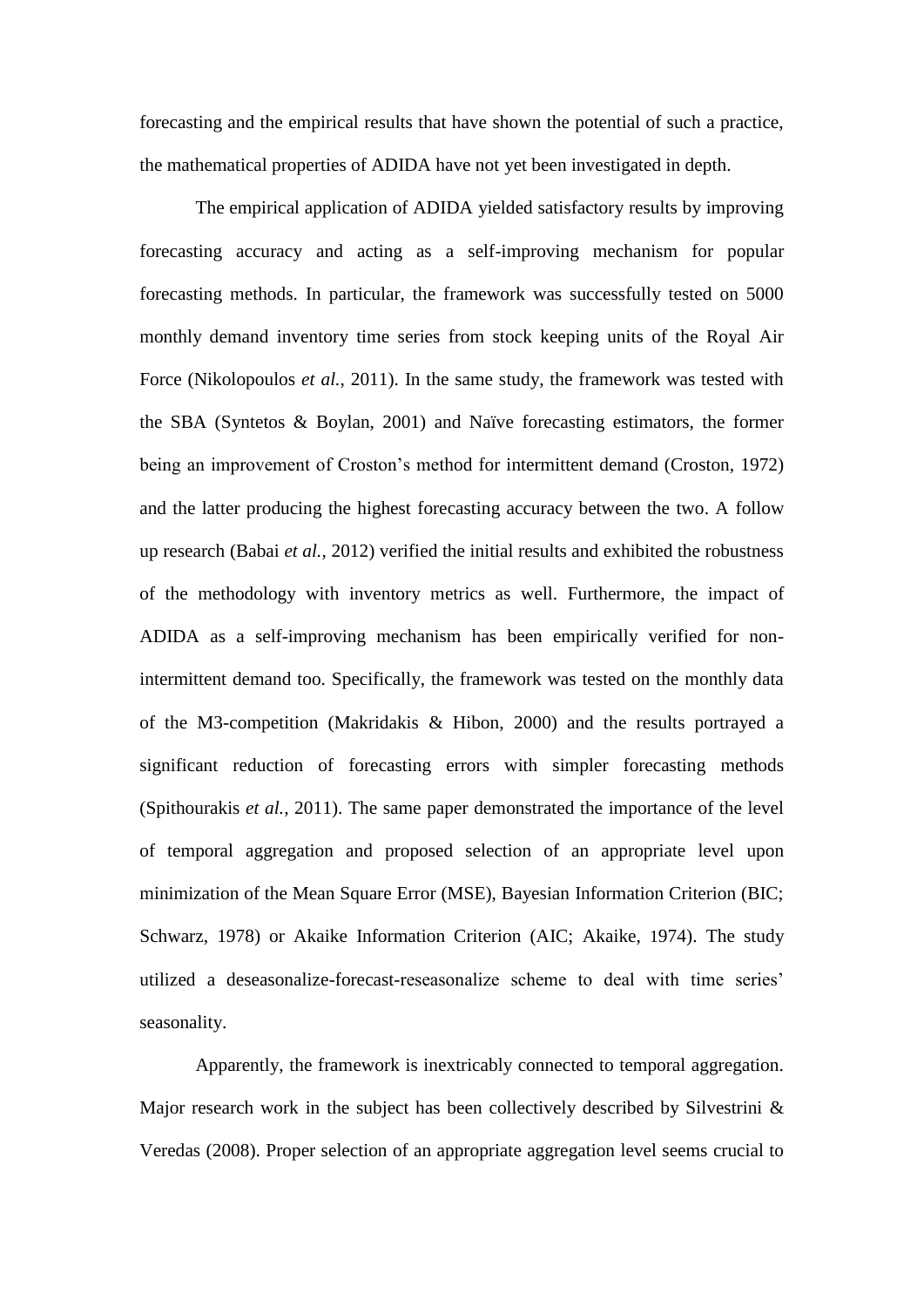the performance of ADIDA and research has revealed the remarkably good results of the managerial heuristic approach of setting the aggregation level to a product's lead time plus a review period (Nikolopoulos *et al.*, 2011; Babai *et al.*, 2012). However this approach is feasible only in the case of intermittent demand and when the lead time for each product is available. Temporal aggregation is also related to the much investigated cross-product aggregation, which is routinely implemented in hierarchical forecasting frameworks (Strijbosch *et al.*, 2008; Strijbosch & Moors, 2010; Viswanathan & Widiarta, 2008; Widiarta & Viswanathan, 2008). Temporal aggregation can be reversed through disaggregation schemes (e.g. Boot *et al.*, 1967; Chan, 1993; Feijoó *et al.*, 2003; Lisman & Sandee, 1964; Wei & Stram, 1990). Nikolopoulos *et al.* (2011) investigated the use of constant weights according to an equal (EQW – all weights equal to the inverse of the aggregation level), previous (PRW – weights equal to the original-aggregate observations' ratio of the last time bucket) and average (AVW – weights equal to the mean original-aggregate observations' ratio of all time buckets) weights schemes and found that, for their dataset, EQW yielded the best results in terms of forecasting accuracy.

## **3. A systemic view**

Even though the procedural description of the ADIDA framework is easily and efficiently implementable from a managerial point of view, it is rather obscure from a mathematical standpoint. In fact, aggregation and disaggregation are composite procedures whose properties are not readily available for further mathematical analysis. An alternative formulation for the ADIDA framework can be reached by identifying the following two simple facts. First, temporal aggregation can be broken down into a simple moving average followed by down-sampling. Secondly,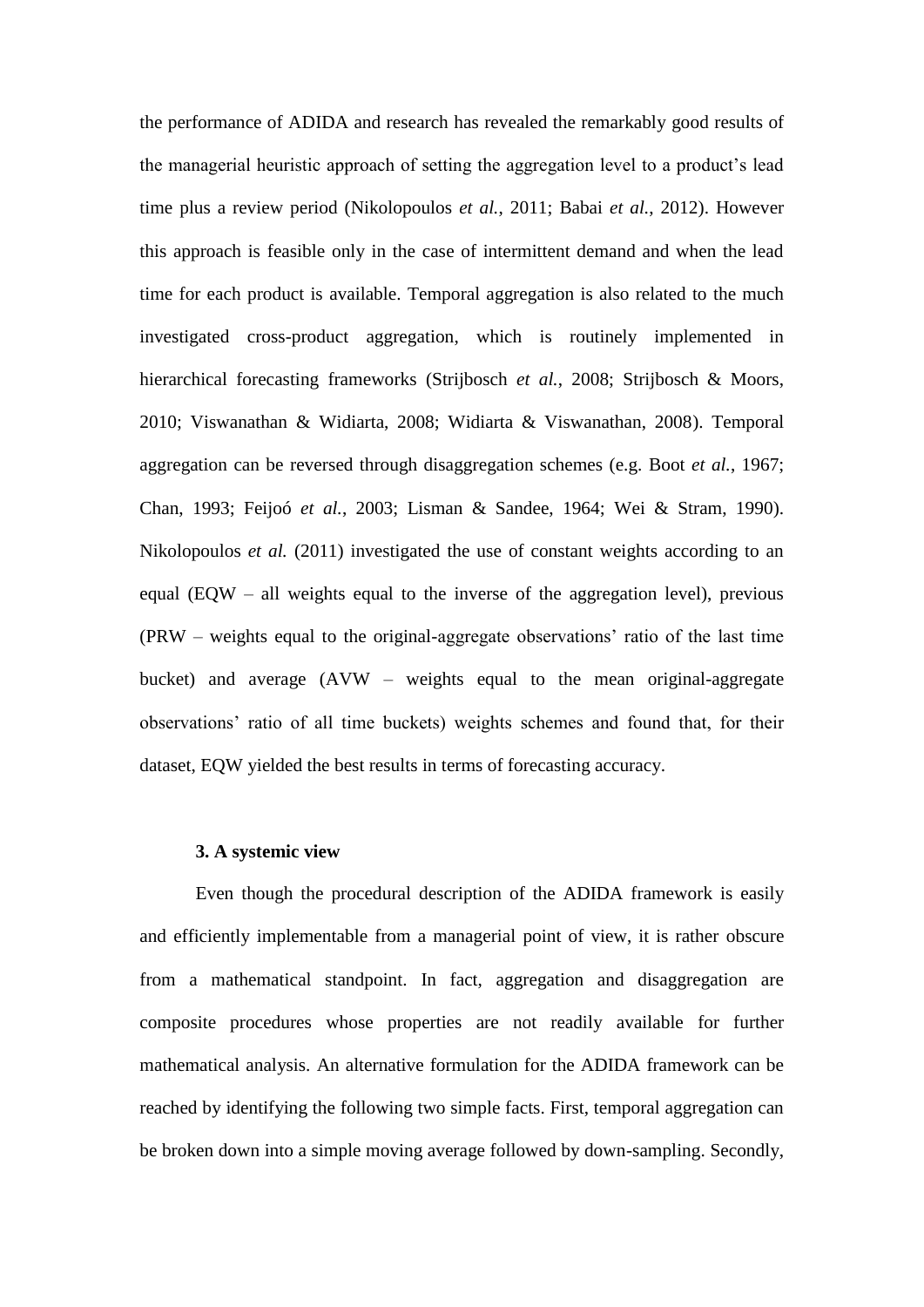disaggregation by a set of constant weights is equivalent to up-sampling and subsequently applying a weighted moving average on the data. Without loss of generality, we will consider the case that any remaining samples are discarded beforehand, so that the numbering for the series' indices begins from the first used sample.

Indeed, the definition of temporal aggregation at an aggregation level *A* is given by (3.1), which can be viewed as a sequential application of the formulas (3.2) and (3.3). The former equation stands for moving summation of *A* observations and is equivalent to a simple moving average (SMA) multiplied by the aggregation level. The latter one is the definition for down-sampling by *A*. This operation is executed by simply retaining every *A*-th observation and discarding all the rest. In all following equations, the following naming conventions are used:

*x*(*n*) : initial time series

*d*(*n*) : averaged time series (i.e. series after SMA filtering)

- *y*(*n*) : aggregate time series
- $\hat{y}(n)$ : forecast model for aggregate series
- $\hat{d}(n)$  : downsampled aggregate forecast model
- $\hat{x}(n)$ : forecast model for initial series

Moreover, series are treated as zero-based, that is the first sample is obtained at point n=0.

$$
y[n] = \sum_{k=0}^{A-1} x[nA+k]
$$
 (3.1)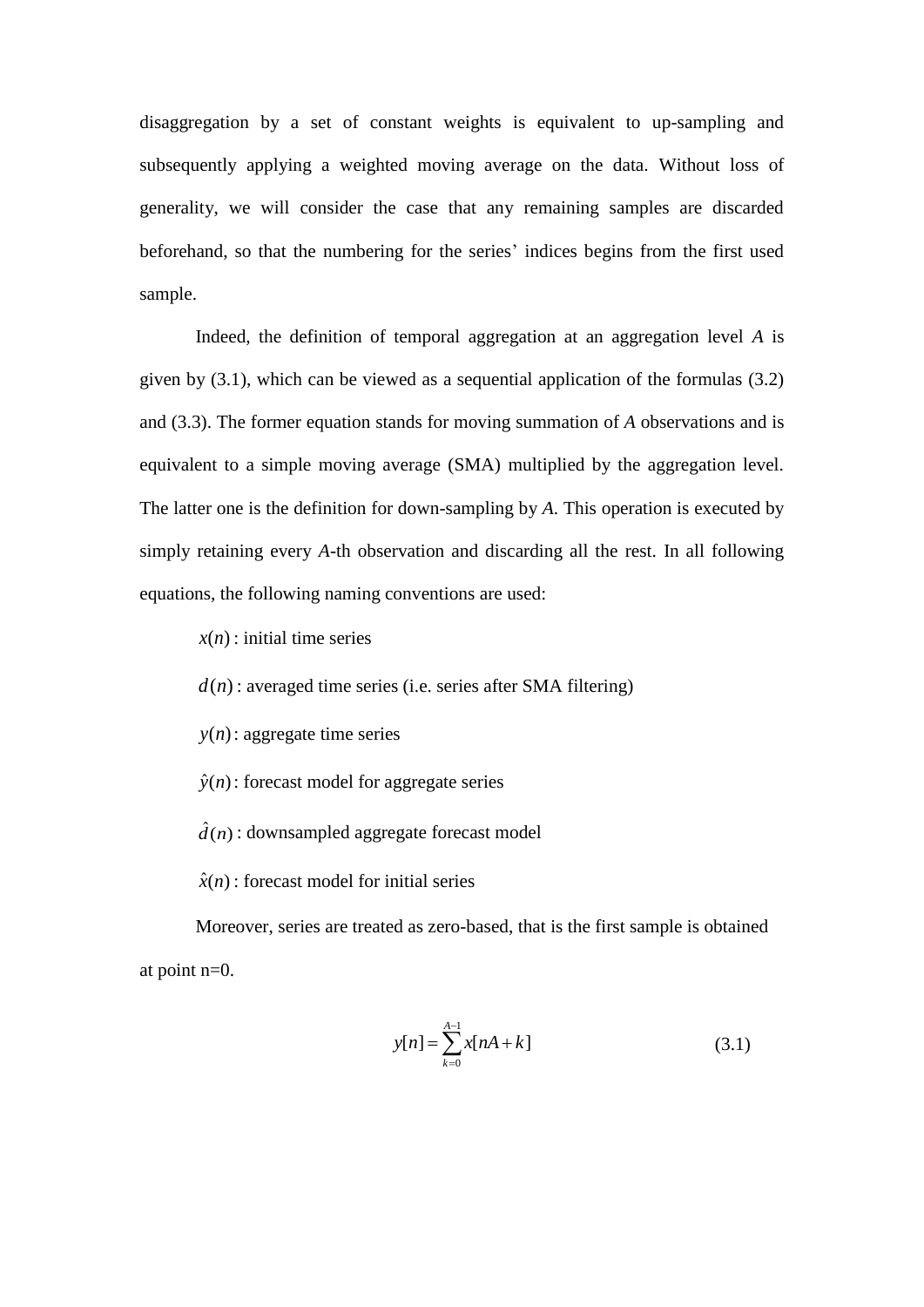$$
d[n] = \sum_{k=0}^{A-1} x[n+k]
$$
 (3.2)

$$
y[n] = d[nA] \tag{3.3}
$$

According to the ADIDA framework, aggregation is followed by extrapolation of the aggregate series by use of a forecasting method, *F*. Such manipulation is analogous to data processing to derive a forecast series from an initial series by application of a forecast operator (3.4).

$$
\hat{y} = F\{y\} \tag{3.4}
$$

Lastly, disaggregation under the simple scheme of constant weights can be performed in two steps described by (3.5) and (3.6). The first step refers in fact to a process of up-sampling by *A*, i.e. stretching the series by adding *A-1* zeros after each real sample. The second equation represents a weighted moving average (WMA) of length *A*, where  $\{w_k, k=0,\ldots,A-1\}$  is the set of constant weights by which disaggregation is carried out.

$$
\hat{d}[n] = \begin{cases} \hat{y}[n/A] & (n/A) \in Z \\ 0 & otherwise \end{cases}
$$
 (3.5)

$$
\hat{x}[n] = \sum_{k=0}^{A-1} w_k \hat{d}[n-k]
$$
\n(3.6)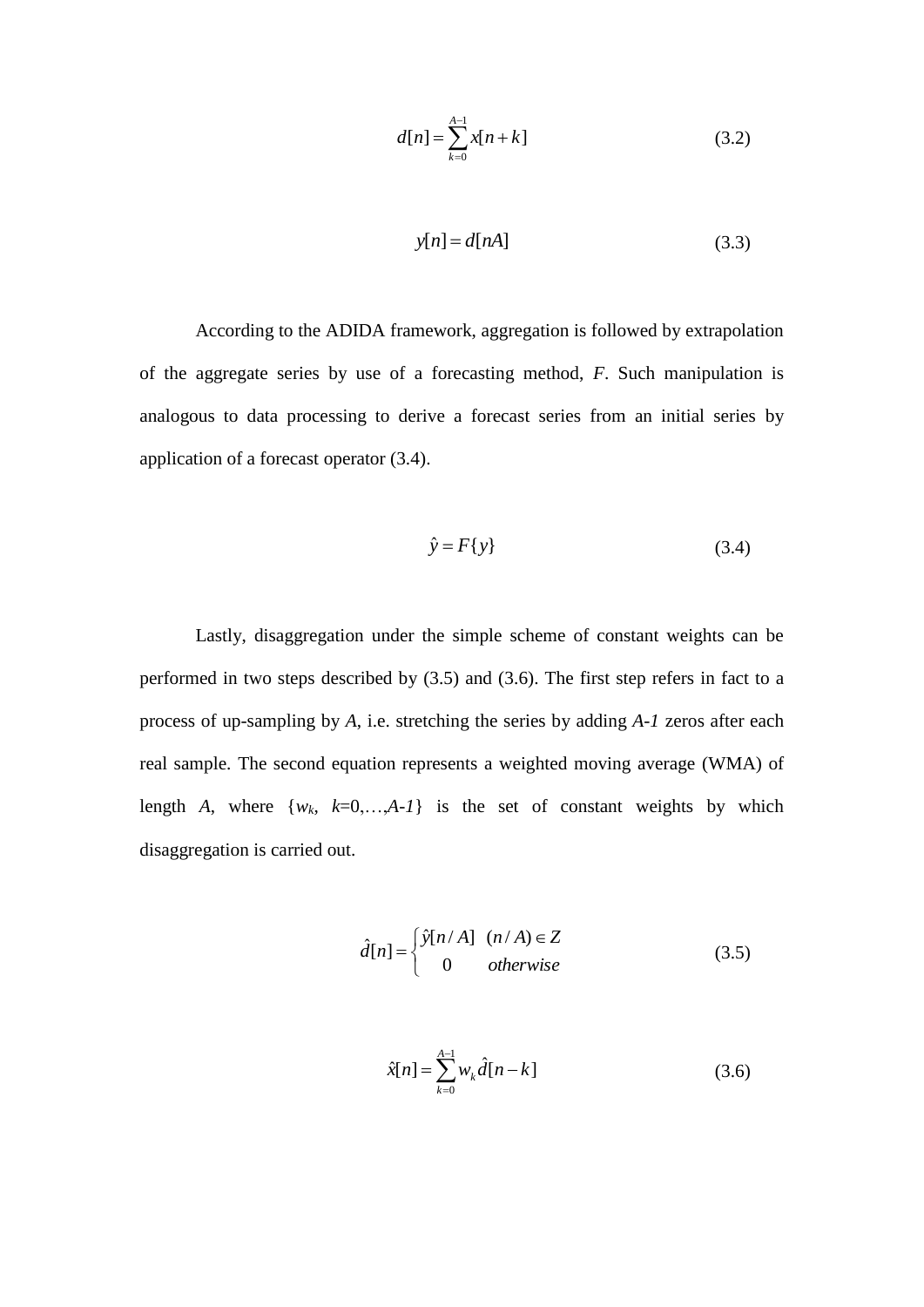By taking into consideration the aforementioned break down of aggregation and disaggregation into fundamental components, we end up with a systemic formulation for the ADIDA framework (Fig. 1), which allows for consistent mathematical handling of the framework from the beginning to the end. The properties of each of the fundamental components, i.e. moving averages and sample rate conversions, have been extensively explored. Moreover, this formulation reveals the astounding similarities of the ADIDA framework with multi-rate signal processing techniques (Crochiere & Rabiner, 1983; Oppenheim & Schafer, 1999). Such a comparison can give useful insight into the function of each individual component, as well as the whole process. Specifically, ADIDA methodology is shown to be made up of a reduction of data rate, signal processing and increase of the data rate back to the initial value. Data rate reduction is achieved by a decimation process, comprising in turn down-sampling preceded by a simple moving average, which effectively acts as a low-pass anti-aliasing filter. Data processing essentially consists in forecasting the series via an extrapolation method. Finally, the aggregate series is interpolated to restore the initial data rate, in which case the rate conversion is executed by upsampling and a weighted moving average performs reconstruction filtering. In a multi-rate signal processing system, the reconstruction filter is typically a low-pass filter that suppresses any unwanted spectral duplicates.

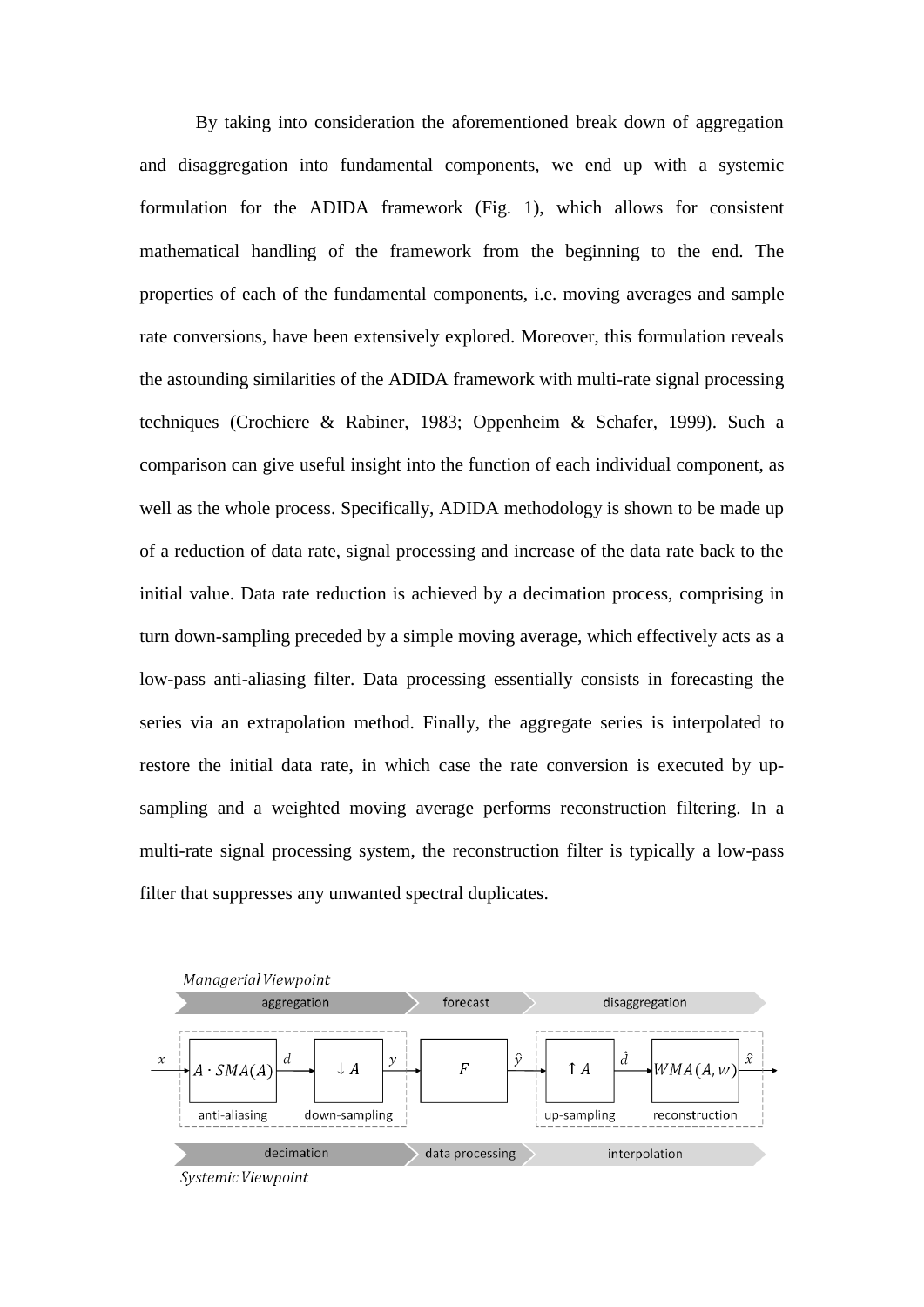FIG. 1. Managerial and Systemic Viewpoint of the ADIDA framework.

## **4. Mathematical Insights**

#### 4.1. Aggregation

Aggregation is the first stage of the ADIDA framework and has been shown to be mathematically equivalent to decimation by the aggregation level, *A*.

In the time domain, SMA(*A*) is described by (3.1) with an extra division by *A*, the Z transform of which is shown by (4.1). There,  $z^{-1}$ , is the lag (backshift) operator, whereas its inverse, *z*, represents the lead operator. Thus,  $z^A$  represents a buffer of length *A*. It is clear that SMA can be handled as a linear time-invariant filter. Therefore, we derive its frequency response (4.2) by substituting  $z=e^{j\omega}$  in (4.1). The frequency response is plotted in Fig. 2 for various aggregation levels.

$$
D(z) = \frac{1}{A} \sum_{k=0}^{A-1} z^k X(z) = z^A \frac{1}{A} \sum_{k=1}^{A} z^{-k} X(z)
$$
 (4.1)

$$
H(e^{j\omega}) = \frac{D(e^{j\omega})}{X(e^{j\omega})} = \frac{\sin\left(\frac{\omega A}{2}\right)}{A\sin\left(\frac{\omega}{2}\right)}e^{\frac{j\omega(A-1)}{2}}
$$
(4.2)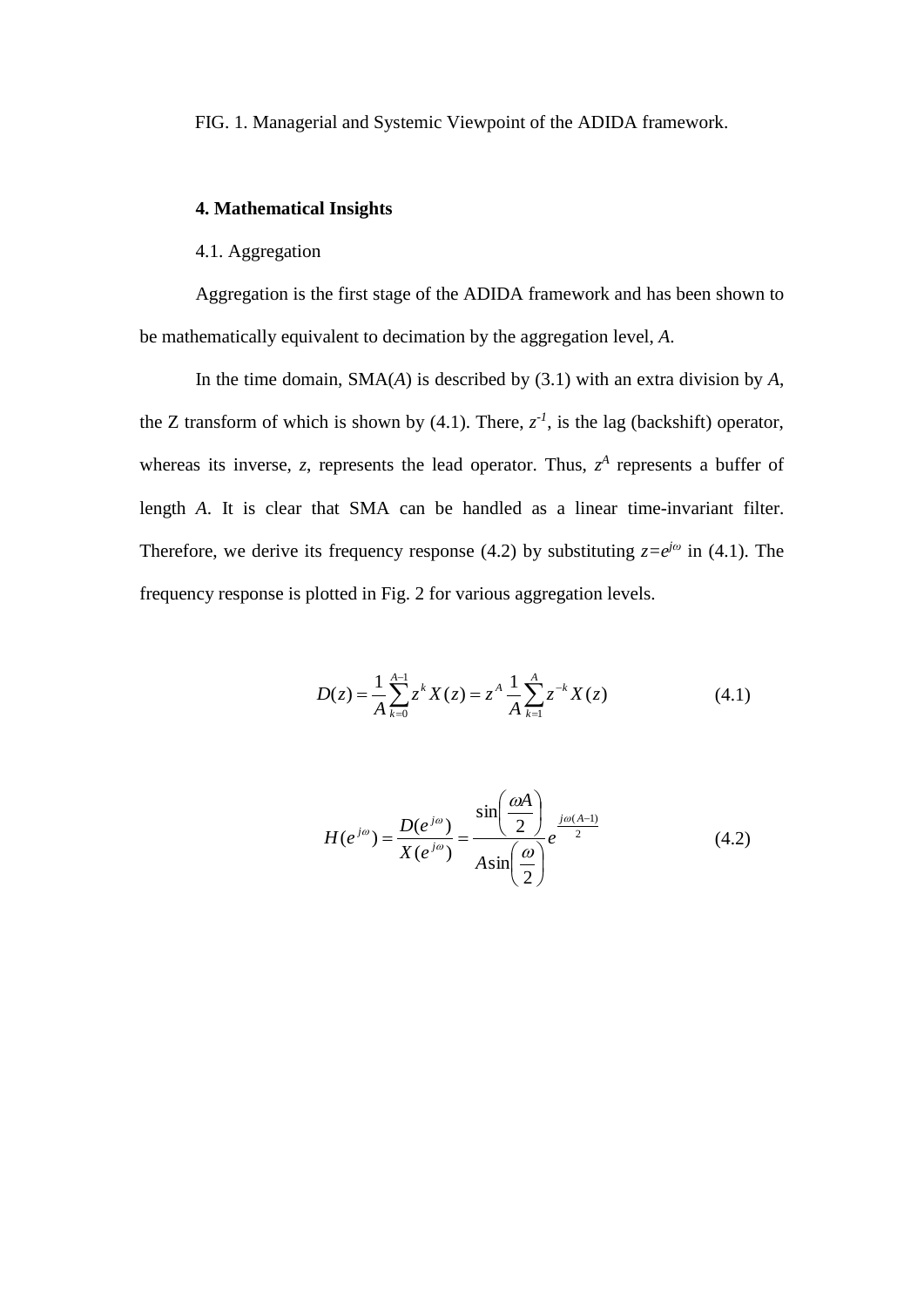

FIG. 2. Frequency response of the SMA(A) filter

The SMA(*A*) filter presents a low-pass behavior that is reinforced as *A* increases. However, the filter's response essentially differs from an ideal low-pass filter, because the *(A-1) div 2* sidelobes also let part of the higher frequencies pass, although with increasing attenuation. Maxima for these lobes occur at frequencies that are solutions to (4.3).

$$
\tan\left(\frac{\omega A}{2}\right) = A \tan\left(\frac{\omega}{2}\right) \tag{4.3}
$$

There are *A-1* null points occurring at frequencies *A*  $\omega = \frac{2k\pi}{\pi}$ ,  $k=1,...,A-1$ . The

first null point, i.e. at *A*  $\omega = \frac{2\pi}{\pi}$ , gives a rough estimate of the filters bandwidth. Another approximation can be made about the lobes' maxima, which approximately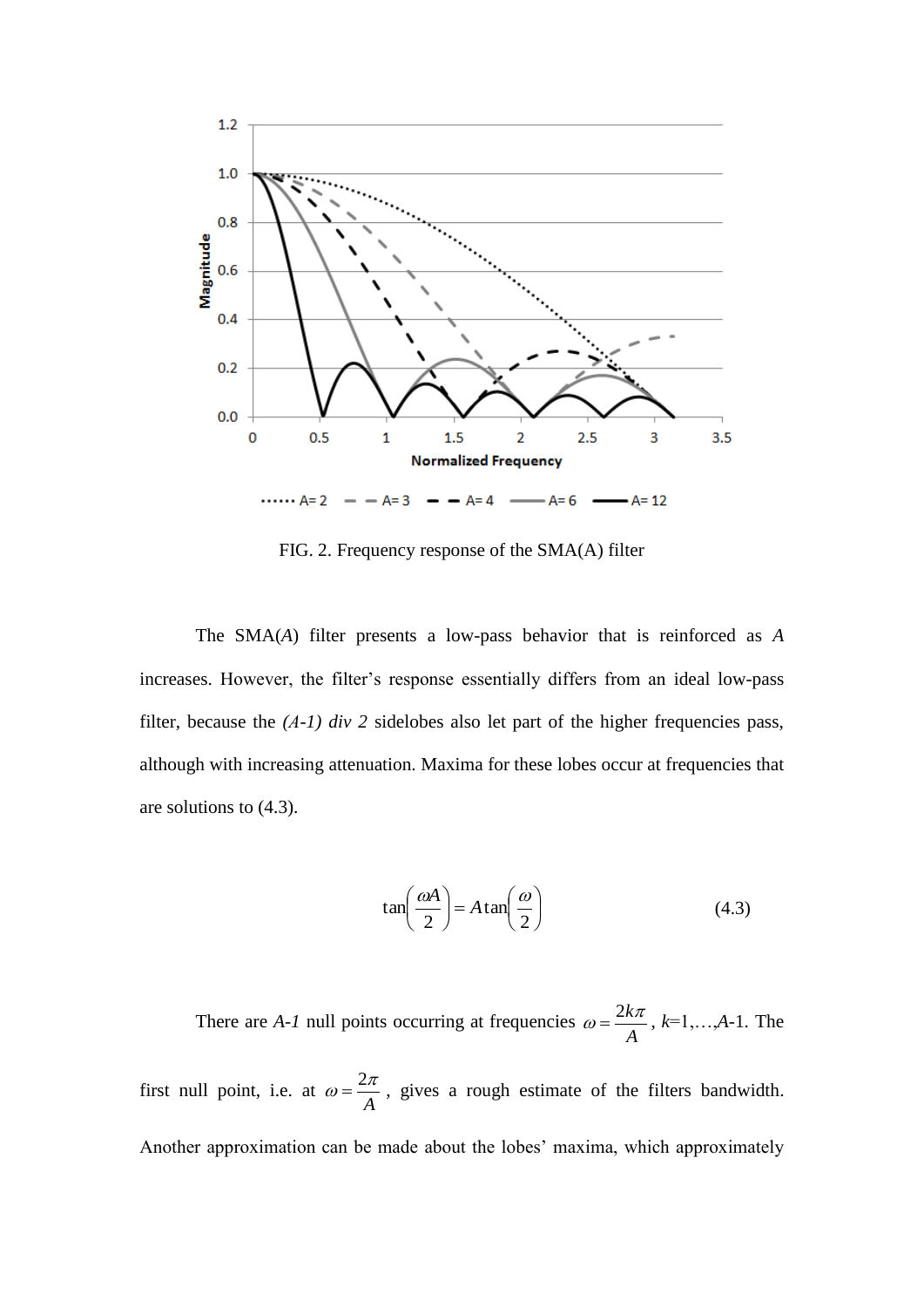occur in the middle between two consecutive nulls, i.e. at *A*  $\omega = \frac{(2k+1)\pi}{4}$ . Therefore, the worst case (at a lobe's maximum) gain in the stop-band area is approximately 1 2  $\sin\left(\frac{(2k+1)}{2}\right)$  $\overline{a}$  $\overline{\phantom{a}}$ J  $\left(\frac{(2k+1)\pi}{2\mu}\right)$  $\setminus$  $(2k +$ *A*  $A\sin\left(\frac{(2k+1)\pi}{2}\right)$ . The gain for zero frequency is unitary, that is to say the SMA(*A*) does not interfere with the series mean level. Furthermore, the filter is linear-phase,  $\overline{\phantom{a}}$ J  $\left(\frac{j\omega(A-1)}{2}\right)$  $\setminus$  $\int j\omega (A -$ 2  $\left(\frac{j\omega(A-1)}{2}\right)$ , so the shape of the initial series is retained.

To complete aggregation, data must be down-sampled by *A* according to (3.3). If  $T<sub>s</sub>$  is the sampling period for the initial series, the sampling period for the downsampled series is  $T'_{s} = AT_{s}$ . To acquire the corresponding Z transform expression (A.1), one might consider using the train impulse or shah function (A.2), which equals zero everywhere except for where  $\frac{n}{\cdot} \in \mathbb{Z}$ *A*  $\frac{n}{n} \in Z$  holds. Derivation of the relevant equations is presented in the Appendix.

Once again, substituting  $z = e^{j\omega}$  produces the Fourier Transform of downsampling (4.4). This reveals that down-sampling scales (stretches) the frequency axis by *A*, weights the spectrum by 1/*A* and creates spectral duplicates shifted by *A*  $\frac{2k\pi}{\pi}$ . Accidental overlapping of these duplicates is called aliasing and is a major problem that can interfere with the information content of the data by inserting aliasing noise, a special case of which is insertion of false frequency patterns. Such noise effectively blocks accurate reconstruction of the initial series. Aliasing can be avoiding by cutting off content up to a critical frequency, i.e. applying a low-pass filter, before downsampling. This critical frequency is found according to the Nyquist-Shannon sampling theorem. Assuming baseband series, the new sampling period must satisfy inequality (4.5), where *B* is the single-sided bandwidth of the filtered for anti-aliasing series.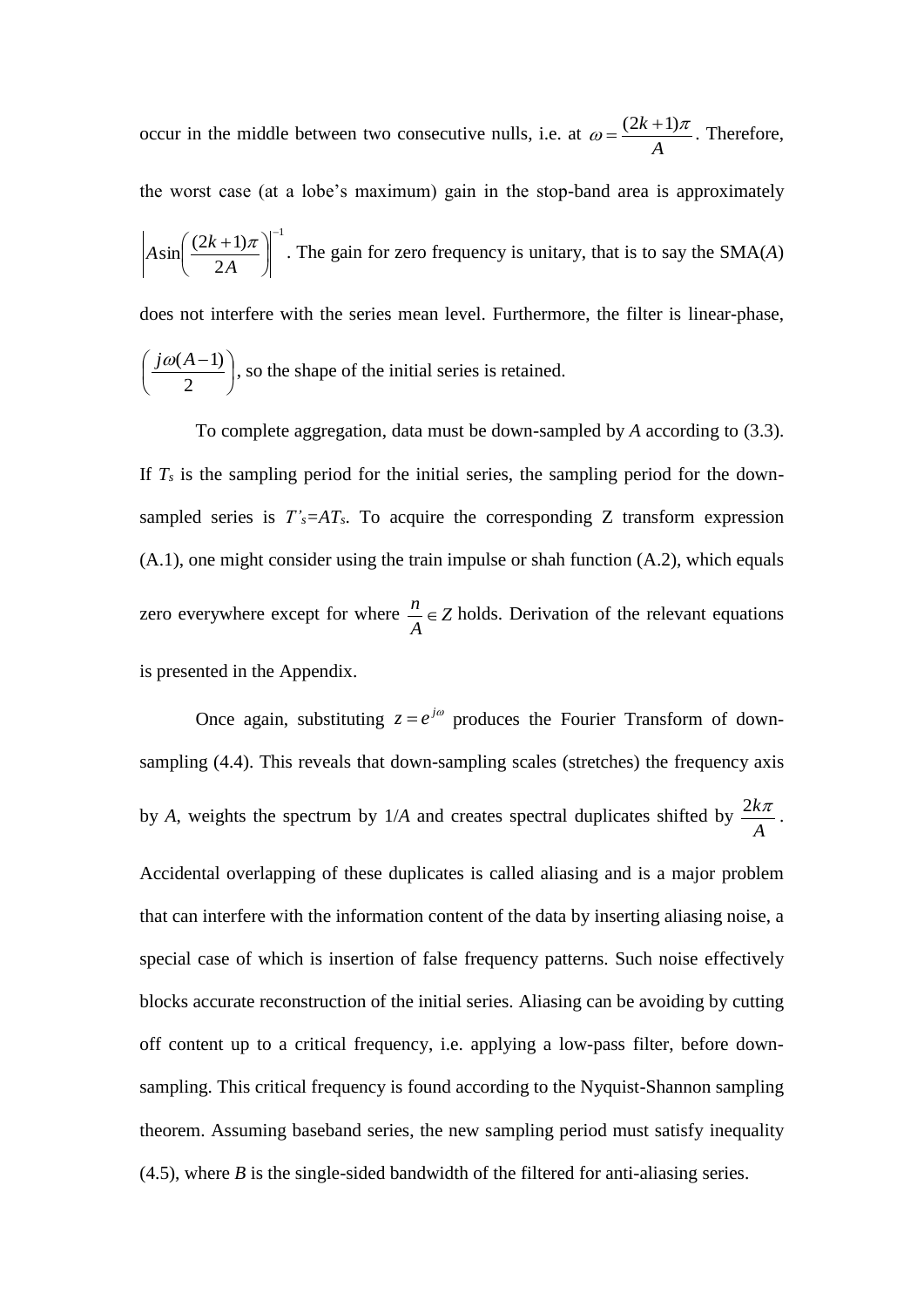$$
Y(e^{j\omega}) = \frac{1}{A} \sum_{k=0}^{A-1} D\left(e^{j\frac{\omega - 2k\pi}{A}}\right)
$$
 (4.4)

$$
T_s \le \frac{1}{2B} \tag{4.5}
$$

As far as the effect of the aggregation level is concerned, important conclusions can be reached by identifying it with the length of the SMA. An increase of the aggregation level leads to boosting of the moving average's smoothing and noise rejection capabilities. Noise is an inherent component of many time series and it manifests as random fluctuations. In the special case of additive white Gaussian noise, the noise filtered with an SMA(A) has a mean value and standard deviation given by (4.6) and (4.7), respectively; nevertheless the sample independency is lost due to the averaging (in fact, the output noise is an MA(*A*) process). The latter equation reveals that the standard deviation of noise is reduced by a factor equal to  $\frac{1}{\sqrt{2}} \leq 1$ *A* .

$$
\mu_d = \sum_{k=1}^{A} \frac{1}{A} \mu_x = \mu_x \tag{4.6}
$$

$$
\sigma_d = \frac{1}{\sqrt{A}} \sigma_x \tag{4.7}
$$

On the other hand, the higher the aggregation level, the heavier the smoothing the data are subjected to. However, excess smoothing may suppress non-noise features of the series. Furthermore, high aggregation levels introduce substantial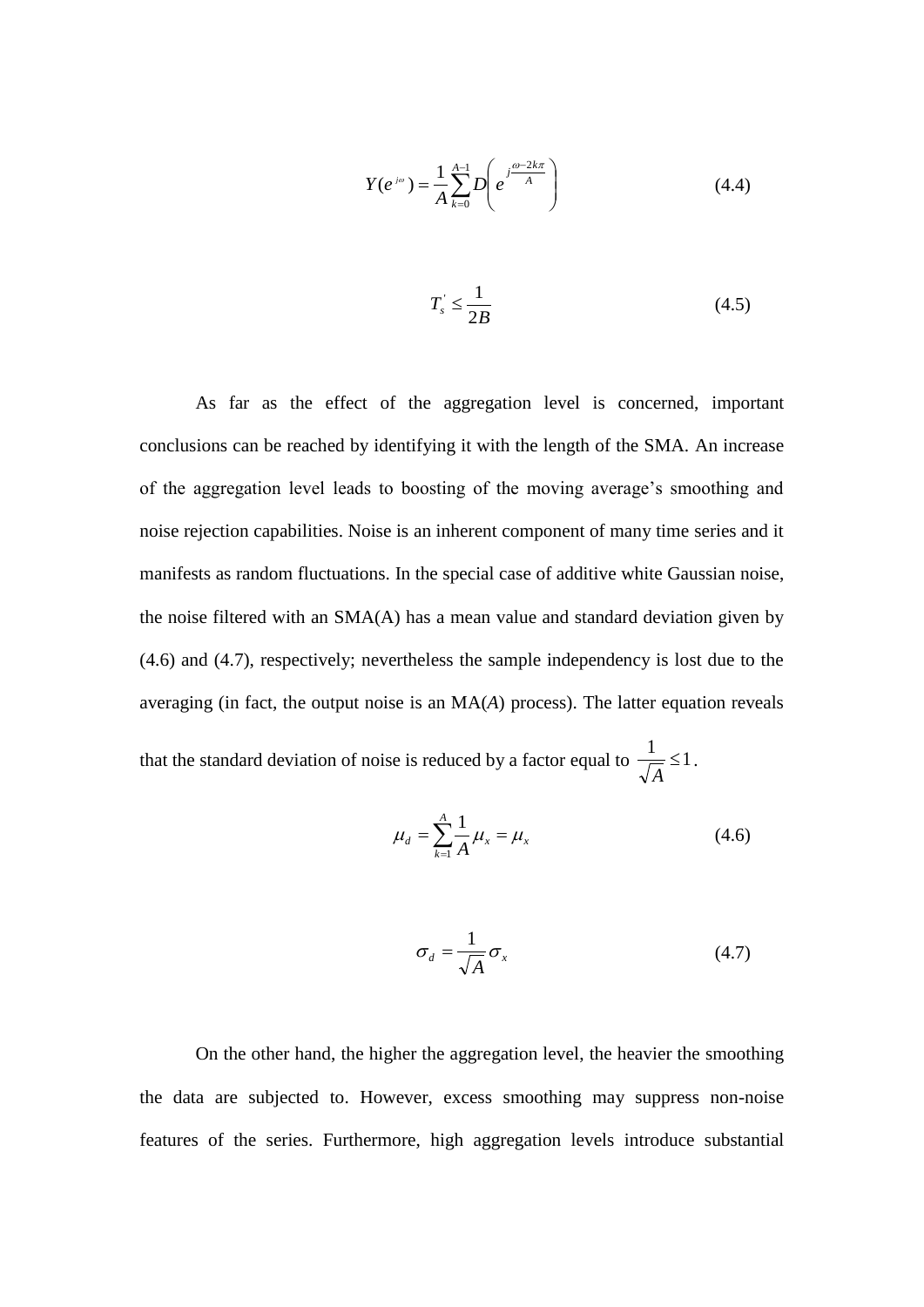lagging to the filtered series, which makes timely identification of fast changes, such as level shifts, harder.

Alternatively, the choice of an appropriate aggregation level can be viewed as selection of the lower sampling rate induced by down-sampling. It is crucial to avoid aliasing phenomena. That can be achieved by choosing *A* according to (4.8). The bandwidth *B* depends on the initial series bandwidth, as well as on the level of smoothing introduced by the SMA(*A*) which functions as an anti-aliasing low-pass filter.

$$
A \le \frac{1}{2BT_s} \tag{4.8}
$$

#### 4.2. Forecasting

ADIDA framework does not set any restrictions on the extrapolation method used. Even though any forecasting method can be applied, time series forecasting techniques, such as moving averages, exponential smoothing approaches (Makridakis *et al.*, 1998) or Theta method (Assimakopoulos & Nikolopoulos, 2000), are more direct and easier to apply. Another important consideration relates to the reduction of the number of available observations for model fitting due to aggregation. Poor model fitting may arise when one chooses forecast models with many parameters with a small number of observations that do not suffice for proper model training.

#### 4.3. Disaggregation

Disaggregation is the last stage of the ADIDA framework, bearing strong resemblance to the mathematical concept of interpolation.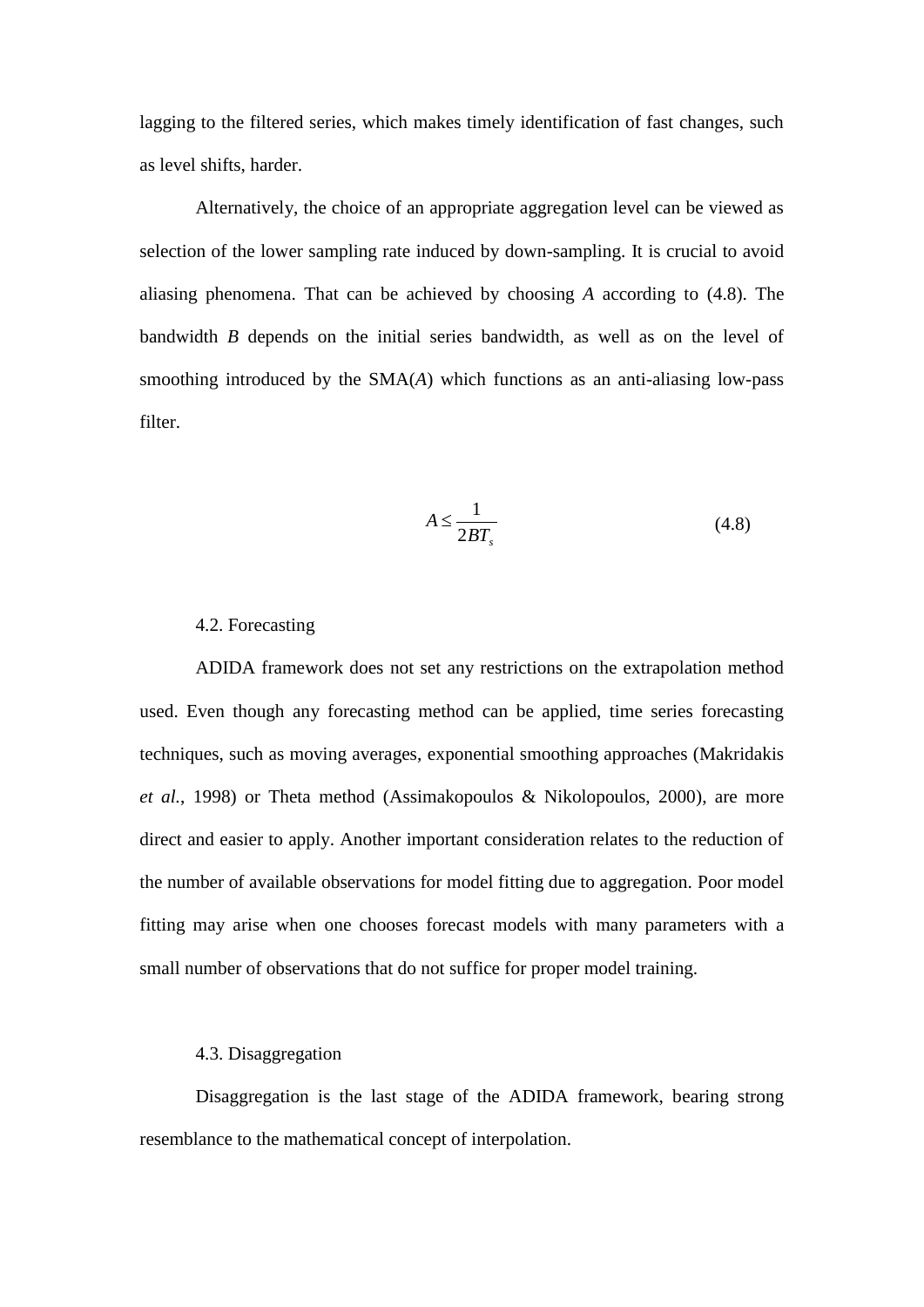Up-sampling by  $\hat{A}$  is described by  $(3.5)$  in the time domain. The frequency domain representation (4.9) is derived by use of the Z transform (A.3). If *T'<sup>s</sup>* is the sampling period of a time series, the sampling period becomes *A T*  $T = \frac{I_s}{I}$ *s*  $=\frac{T_s}{T}$  after upsampling by *A*, which reverses the change to the sampling rate caused by downsampling at the aggregation stage. The equations reveal that up-sampling by *A* is equivalent to scaling (shrinking) the series' spectrum by 1/*A*. Up-sampling does not relate to the adverse effect of aliasing.

$$
\hat{D}(e^{j\omega}) = \hat{Y}(e^{j\omega A})
$$
\n(4.9)

The final computational step is the reconstruction of the up-sampled series to complete the disaggregation. The simplest way to do so is to use a set of constant weights to perform a WMA(*A*, w). The time domain representation is given by (4.10), while the disaggregation weights must satisfy a normalization condition and sum up to one. The Z transform of WMA $(A, w)$   $(4.11)$  makes use of the lag operator  $z^{-1}$  and perfectly portrays the operation of the moving average as a time-invariant linear filter. We observe that there is no need for a buffer. Finally, the frequency response is presented in (4.12) and is connected to the filter's impulse response (4.13) ( $\delta[n - k]$ stands for the unit impulse (discrete delta) function centered at n=k), which is composed by the disaggregation weights.

$$
\hat{x}[n] = \sum_{k=0}^{A-1} w_k \hat{d}[n-k]
$$
\n(4.10)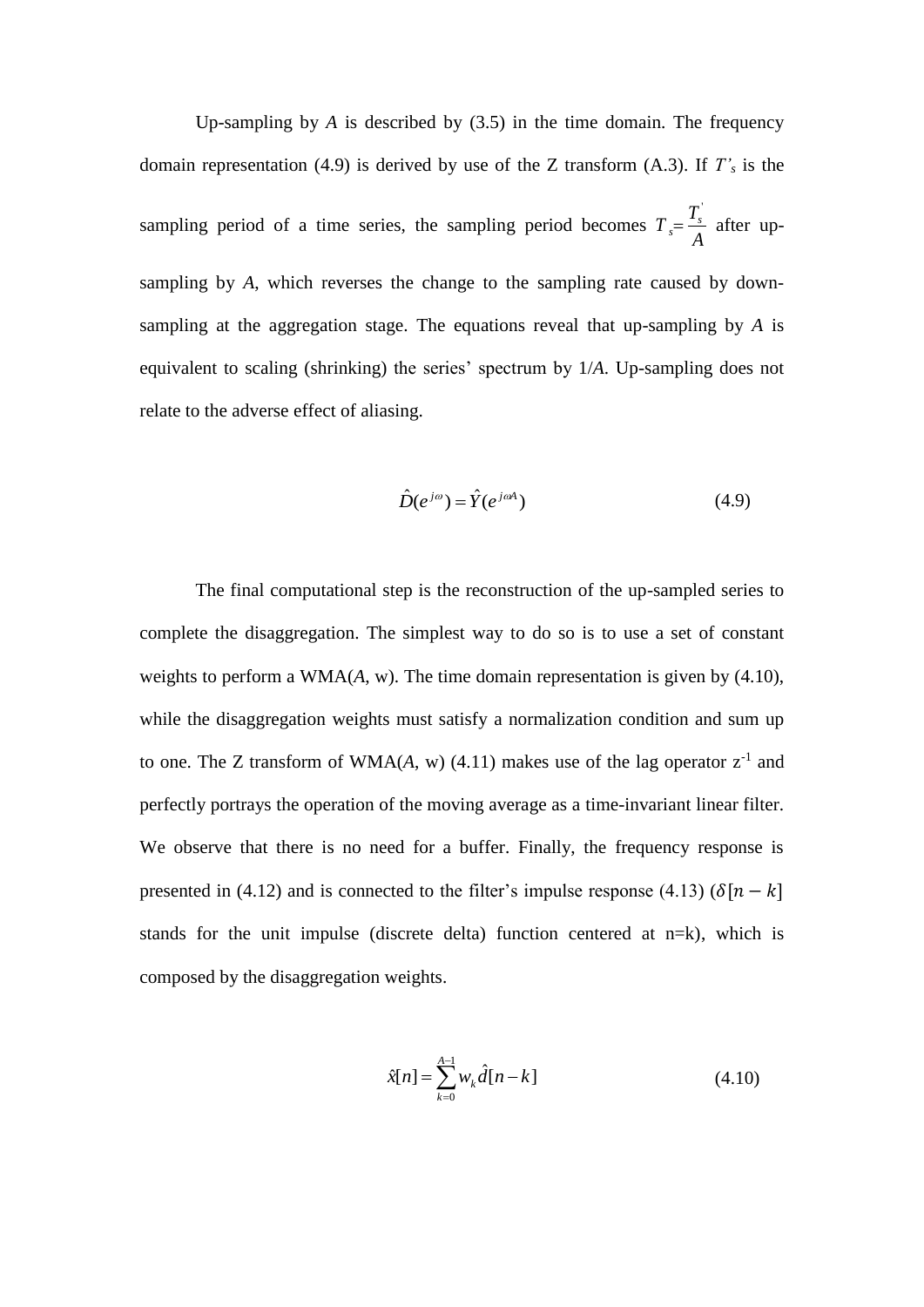$$
\hat{X}(z) = \sum_{k=0}^{A-1} w_k z^{-k} \hat{D}(z)
$$
\n(4.11)

$$
\hat{H}(e^{j\omega}) = \frac{\hat{X}(e^{j\omega})}{\hat{D}(e^{j\omega})} = \sum_{k=0}^{A-1} w_k e^{-j\omega k}
$$
(4.12)

$$
\hat{h}[n] = \sum_{k=0}^{A-1} w_k \delta[n-k] = \begin{cases} w_n & n = 0, ..., A-1 \\ 0 & otherwise \end{cases}
$$
 (4.13)

The disaggregation weights essentially shape the form and performance of the WMA filter. The weights must add up to one (normalization constraint) and should take nonnegative values. However, negative values can arise as a result of the disaggregation process, when we end up with negative values in the aggregate series. As a result of the normalization constraint, the framework will preserve the mean level of the original data, as long as the forecasting process accurately estimates the mean level of the aggregate series (which is usually required from a forecasting technique to have practical application). In other words, a shift by a constant in the original data will be carried over to the forecast model, save for any level shift induced by the forecasting step.

As a special case, we can consider the EQW disaggregation algorithm, that is to say every weight is equal to 1/*A*; hence the WMA falls back to an SMA. Because of this similarity, the magnitude of the frequency response of the disaggregation SMA is again that of a linear-phase low-pass filter, shown by Fig. 2. The usual aim of the reconstruction filter is to cut off the processed spectral duplicates induced by the down-sampling in the aggregation stage. To be consistent with the multi-rate processing theory, the filter must be low-pass, a condition guaranteed by the EQW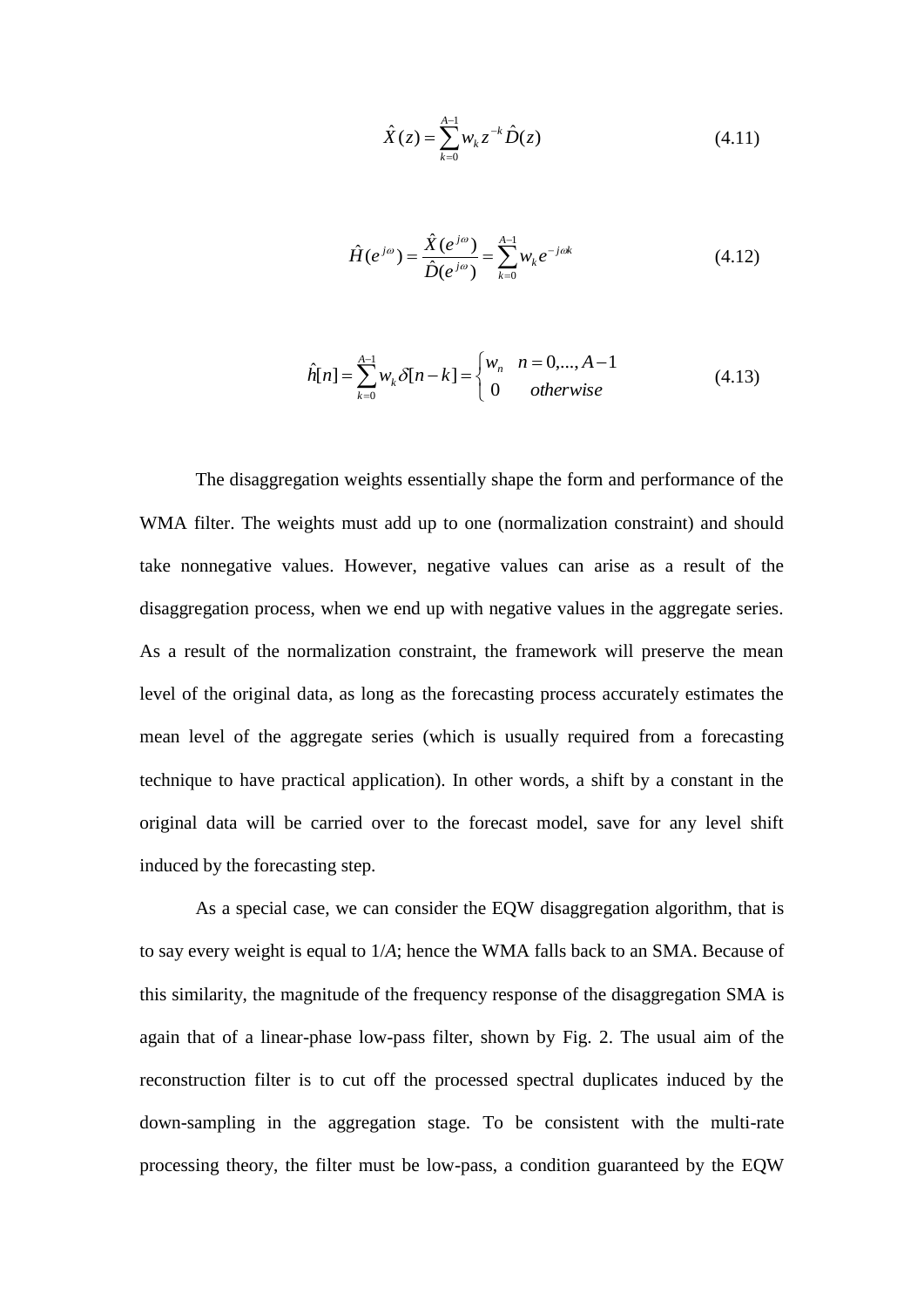disaggregation algorithm. On the contrary, the PRW and AVW algorithms fail to guarantee the low-pass nature of the filter.

#### **5. Simulated Examples**

In this section, a few simulated examples will be given to highlight the properties discussed in the previous section. In more detail, we will explore the behavior of ADIDA with three control signal types, ideally representing typical components of a time series. For each case, the investigated component and its corresponding forecast model will be plotted, as well as the corresponding in-sample mean square error (MSE) for various aggregation levels.

Firstly, a random series of white Gaussian noise is considered as a model for the series' randomness. The noise series and its *ADIDA(A, Naïve, EQW)* forecast model are presented in Fig. 3.a. Negative values naturally arise, despite the positive disaggregation weights, when the corresponding values of the aggregate forecast model are negative. For the sake of simplicity, we have selected a zero-mean Gaussian noise, yet the results hold for any mean, as ADIDA was shown to preserve the mean level of the initial data also in the forecast model. As a result of this property, the forecast model has the same mean as the initial noise signal. On the other hand, the model has a lower variance than the original input. Variance is further reduced for higher aggregation levels, due to increased smoothing. The output noise is stepwise, which reveals that observations are no longer independent. Moreover, the in-sample MSE error is plotted in Fig. 3.b. A Monte Carlo simulation scheme calling for multiple random noise series with the same properties was used to achieve a smoother graph. The in-sample error decreases at a declining rate and finally reaches convergence, when the forecast model becomes completely flatted out.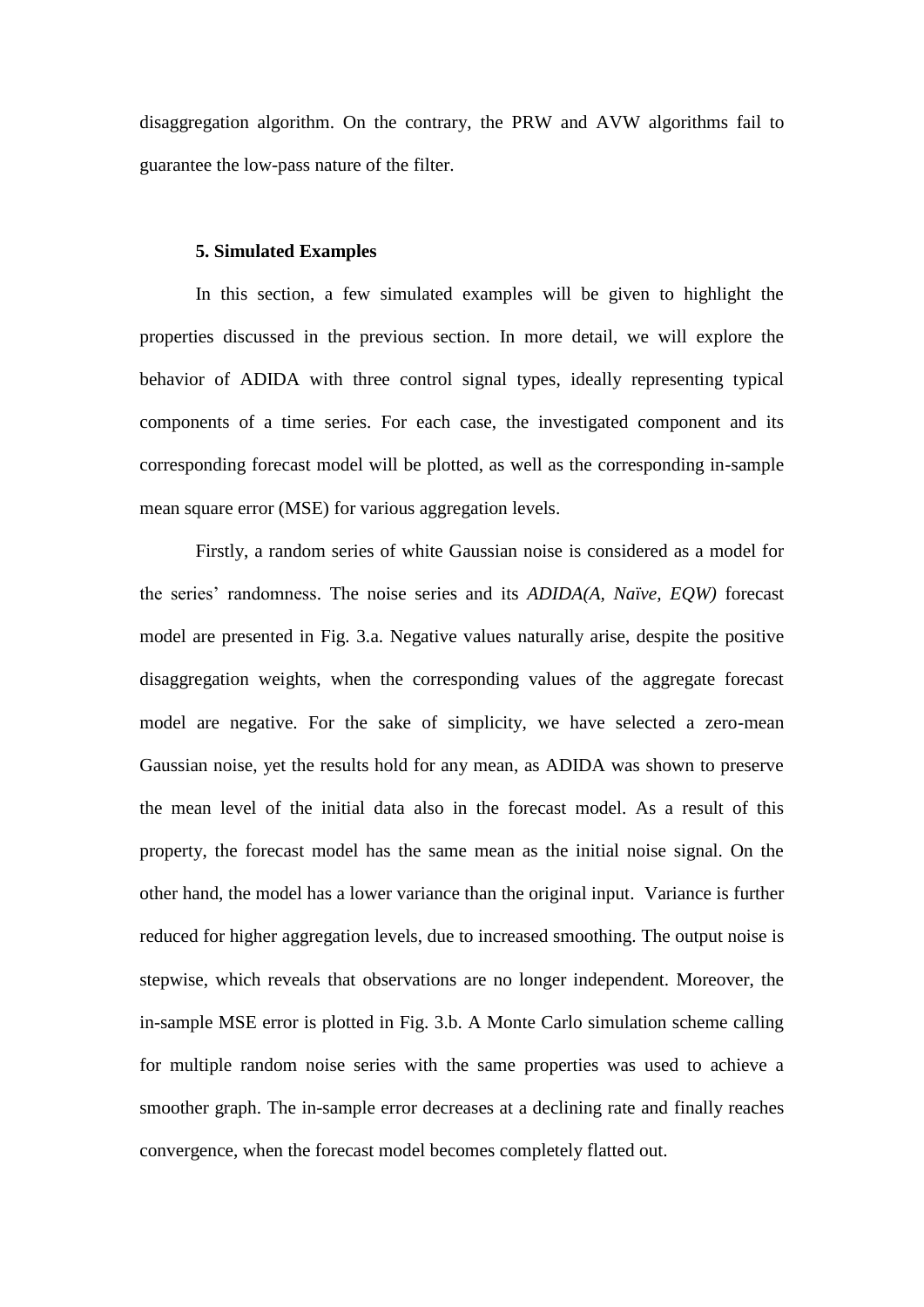

FIG. 3. (a) White Gaussian noise and its ADIDA models; (b) Corresponding insample MSE for various aggregation levels

Next, the ramp function portrayed in Fig. 4.a is selected to stand for a series' constant trend component. The *ADIDA(A, Naïve, EQW)* forecast model becomes a staircase function that exhibits lagging with respect to the actual trend line. The stepwise form results from the equal weights used for disaggregation. Lagging becomes an increasingly significant factor leading to poor accuracy, as higher aggregation levels are selected. This adverse effect can be observed in the rapidly increasing in-sample MSE (Fig. 4.b).

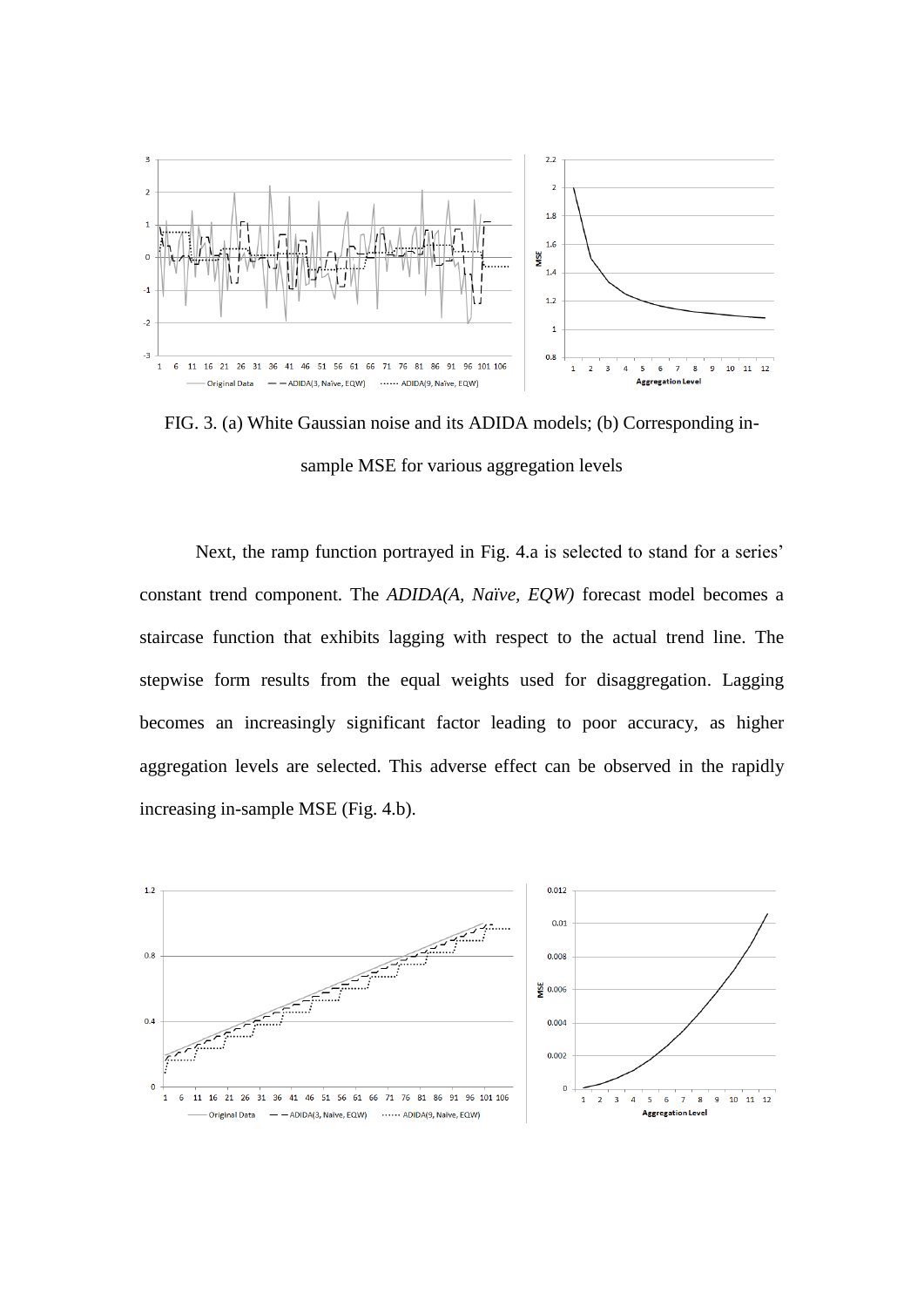# FIG. 4. (a) Linear trend and its ADIDA models; (b) Corresponding in-sample MSE for various aggregation levels

Last but not least, we observe the performance of ADIDA on periodic signals. A sine wave (12 points period) is selected to represent an ideal seasonality pattern. In this case, the ADIDA model takes a variety of forms according to the selected aggregation level. For lower aggregation levels  $(A \le 6)$ , the ADIDA model is a lagging stepwise rendition of the sine. At  $A=6$ , which according to  $(4.8)$  is the highest possible value the aggregation level can obtain without aliasing occurring, this lagging virtually leads to the inversion of the models phase. For larger levels, aliasing occurs and ADIDA yields a false estimation of the real seasonality length (sine period). Furthermore, excess smoothing tends to suppress the model's extrema. These behaviors are graphically summarized in Fig. 5.b. Initially, lagging results to an increasing in-sample MSE that peaks at  $A=6$ , because of the phase inversion. As the output series gets smoothed out, the error reduces, albeit seasonality information would not be correct anymore.



FIG. 5. (a) Periodic sine and its ADIDA models; (b) Corresponding in-sample MSE for various aggregation levels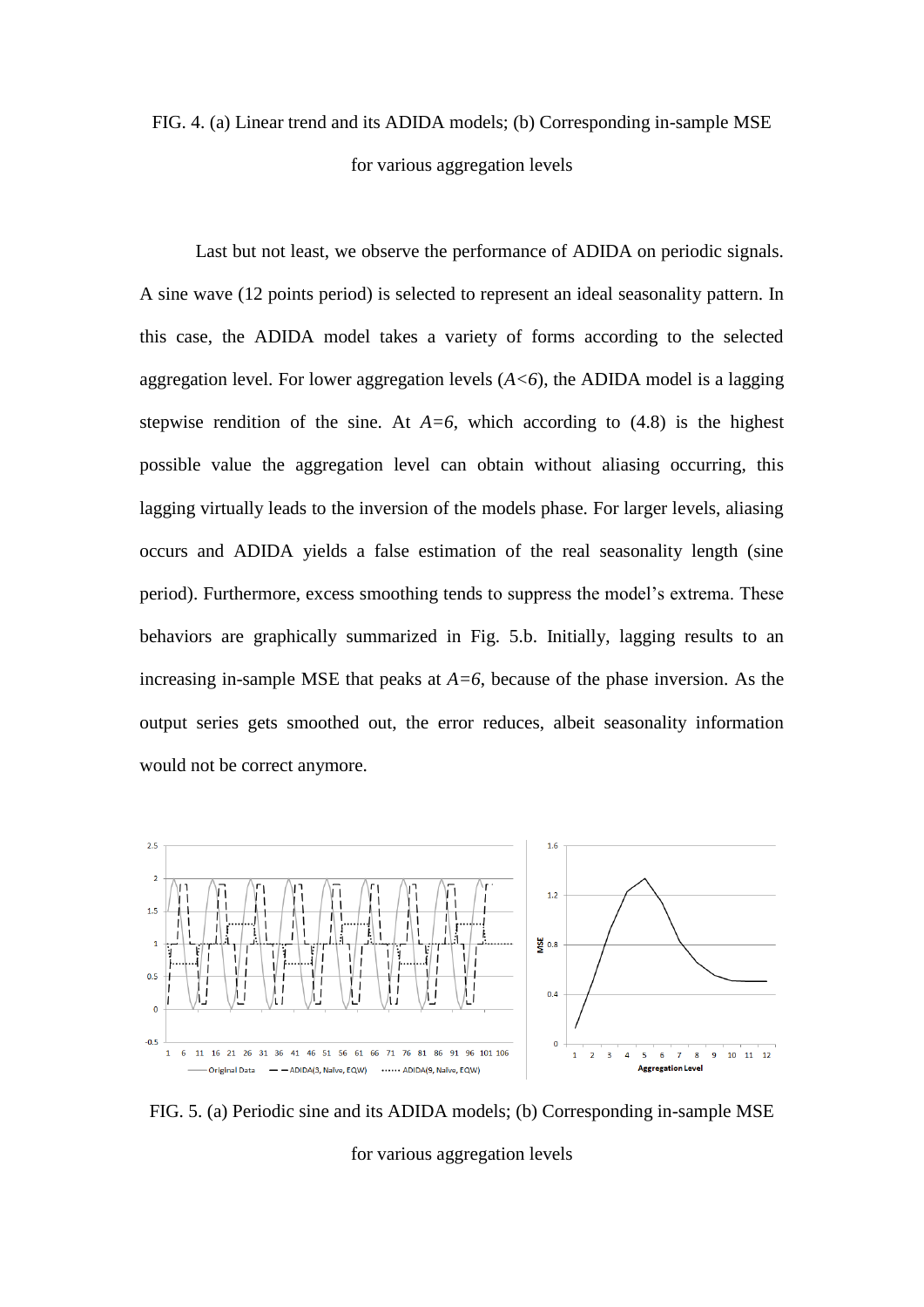#### **6. Conclusions**

In this paper a systemic view of the ADIDA framework was derived. The framework was broken down into fundamental sub-procedures and described as a multi-rate analogous process. This alternative formulation has been a starting point for a number of significant conclusions about the framework's implications that will be summarized in this section.

The aggregation step of ADIDA was shown to have smoothing properties, because of the SMA(A). Higher aggregation levels induce a greater degree of noise reduction. However, the same process introduces lagging that delays identification of fast signal changes. Besides, excess smoothing may suppress information rich variations of the time series. Moreover, the possible aliasing effect caused by downsampling with an increased aggregation level may alter the input signal's frequency content. These considerations should be brought in mind when selecting an appropriate aggregation level.

No specific forecasting method is required by the ADIDA framework. Forecasters can choose any forecasting method, based on statistical or judgmental criteria of their own. It should be noted, however, that ADIDA reduces the number of available data points, which may rule out models that require large training datasets.

Disaggregation of the aggregate forecasts by a set of *A* constant weights can be implemented through up-sampling and filtering with those weights. This process does not relate to the adverse effect of aliasing. The simplest disaggregation algorithm, EQW, is equivalent to piecewise constant interpolation.

More practical implications of the abovementioned points were shown through simulated examples, considering the effect of aggregation level on the in-sample MSE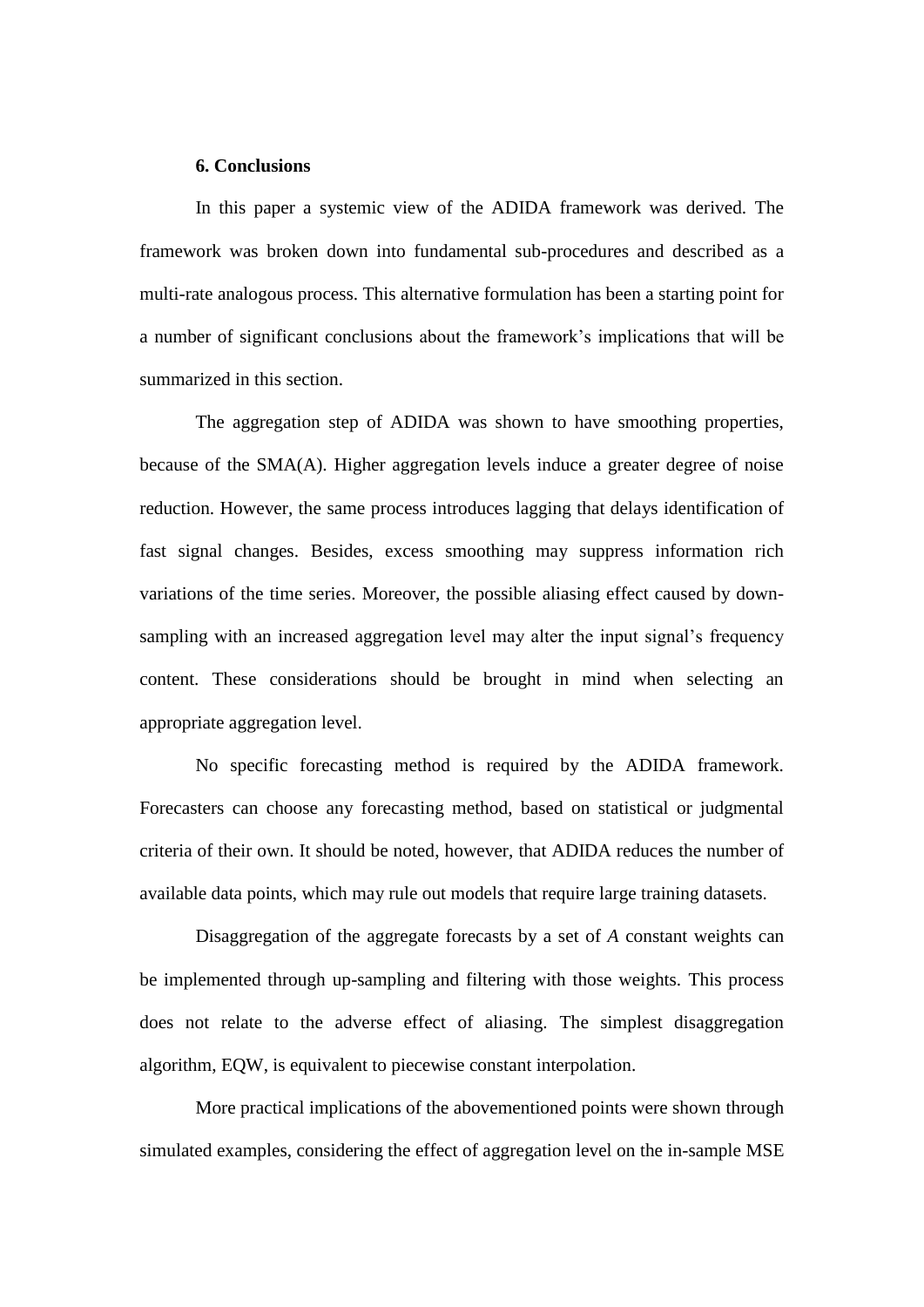of the forecast models. In particular, ADIDA reduces the variance of the output noise for white Gaussian noise as input, increasingly with the aggregation level. The beneficial effect of higher aggregation level is displayed also by the falling in-sample MSE. However, the output noise observations are no longer independent. This example exhibited that ADIDA with higher aggregation levels blocks out the series' noise component.

On the other hand, ADIDA does not perform as well with trending or periodic data. In both cases, large aggregation levels may kill the input signal due to excess smoothing. Specifically for the ramp input, the in-sample MSE grows rapidly due to the lagging induced by the moving average. Therefore, lower aggregation levels should be considered. In the case of periodic input, aliasing may lead to false identification of the series' periodicity and lead to increased MSE values. Selection of an appropriate aggregation level according to (4.8) is essential for avoiding aliasing. Even so, the effect of lagging is still problematic, as it induces undesirable phase shifts. Consequently, seasonality should be handled before the ADIDA framework is applied. The original series should be deseasonalized so as to remove periodic variations. Afterwards, ADIDA may be used to produce forecasts which must then be reseasonalized.

More light should be shed into the mathematical properties of ADIDA and their managerial implications. The impact of the aggregation level on the methods performance should be further investigated and methods for selection of appropriate aggregation levels be proposed. In particular, the existence of optimal aggregation levels should be theoretically examined, as well the effect of the framework on specific data models. In addition, extrapolation with various forecasting methods under ADIDA can be investigated on large datasets, so as to acquire more empirical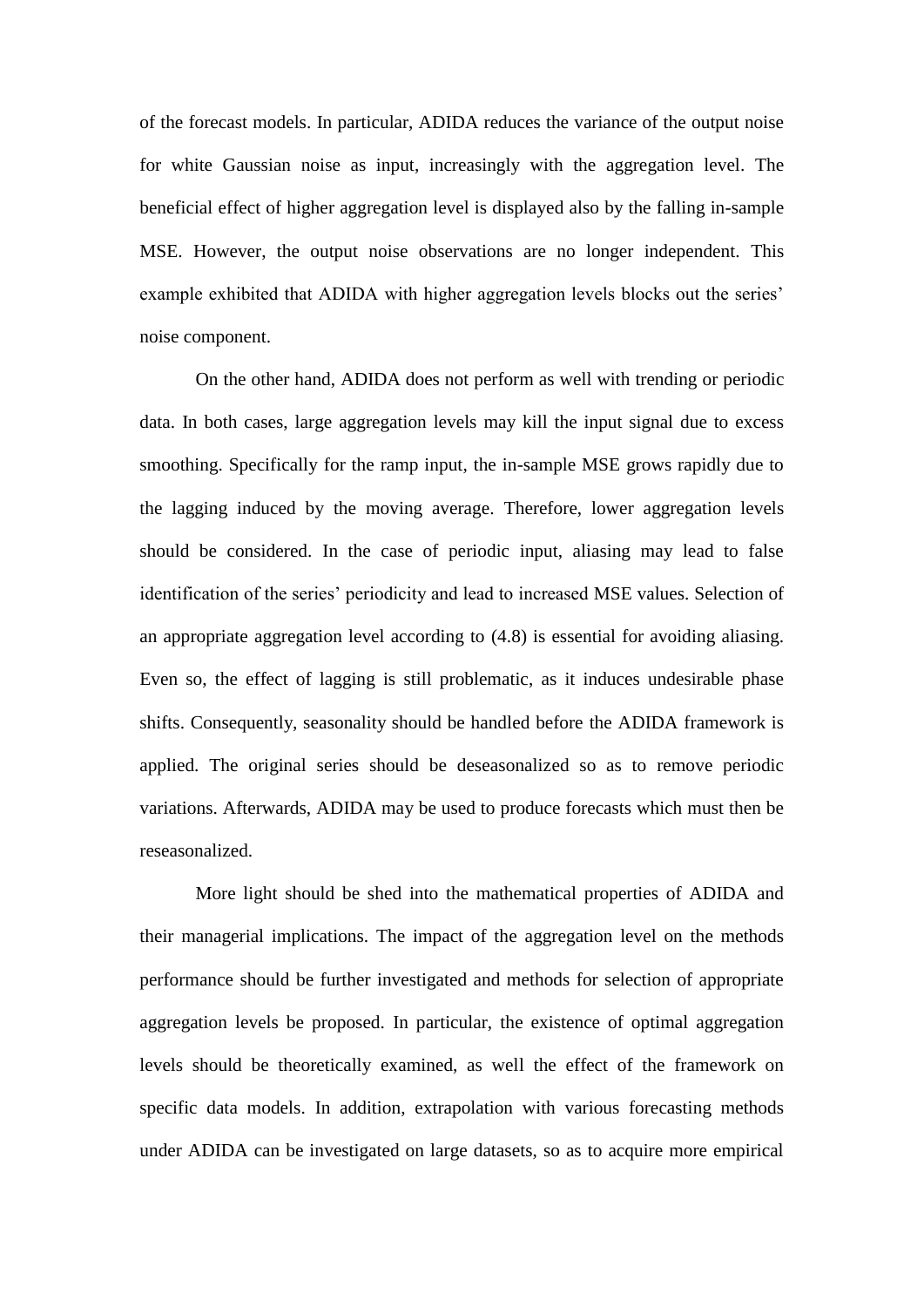data. Finally, alternative disaggregation algorithms should be tested and evidence be given about the appropriateness of each scheme. For instance, determination of the disaggregation weights according to the given time series, WMA of alternative lengths to allow for linear, cubic, etc. interpolation, as well as the possibility of doing without the reconstruction filter's time-invariance are only some of the possible scenarios that are worth exploring.

## **Appendix: derivation of down- and up-sampling frequency equations**

This short appendix presents the derivation of the down-sampling and upsampling equations,  $(4.4)$  and  $(4.9)$ , respectively.

Down-sampling:

$$
Y(z) = \sum_{n=-\infty}^{\infty} y[n]z^{-n} = \sum_{n=-\infty}^{\infty} x[nL]z^{-n} = \sum_{m=-\infty}^{\infty} x[m]z^{-\frac{m}{L}} \Leftrightarrow
$$
  
\n
$$
Y(z) = \sum_{m=-\infty}^{\infty} x[m]H_A[m]z^{-\frac{m}{A}} = \sum_{m=-\infty}^{\infty} x[m] \left(\frac{1}{A} \sum_{k=0}^{A-1} e^{-j2k\pi m} \right) z^{-\frac{m}{A}} \Leftrightarrow
$$
  
\n
$$
Y(z) = \frac{1}{A} \sum_{k=0}^{A-1} \left[ \sum_{m=-\infty}^{\infty} x[m]z^{-\frac{m}{A}} e^{-j2k\pi m} \right] = \frac{1}{A} \sum_{k=0}^{A-1} X\left(z^{\frac{1}{A}} e^{-j\frac{2k\pi}{A}}\right)
$$
  
\n(A.1)

$$
II_A[n] = \frac{1}{A} \sum_{k=0}^{A-1} e^{-\frac{j2k\pi n}{A}} = \begin{cases} 1 & \frac{n}{A} \in Z \\ 0 & \text{otherwise} \end{cases}
$$
 (A.2)

Up-sampling:

$$
Y(z) = \sum_{n=-\infty}^{\infty} y[n]z^{-n} = \sum_{n=-\infty}^{\infty} x \left[ \frac{n}{A} \right] z^{-n} = \sum_{m=-\infty}^{\infty} x[m]z^{-mA} = X(z^A) \tag{A.3}
$$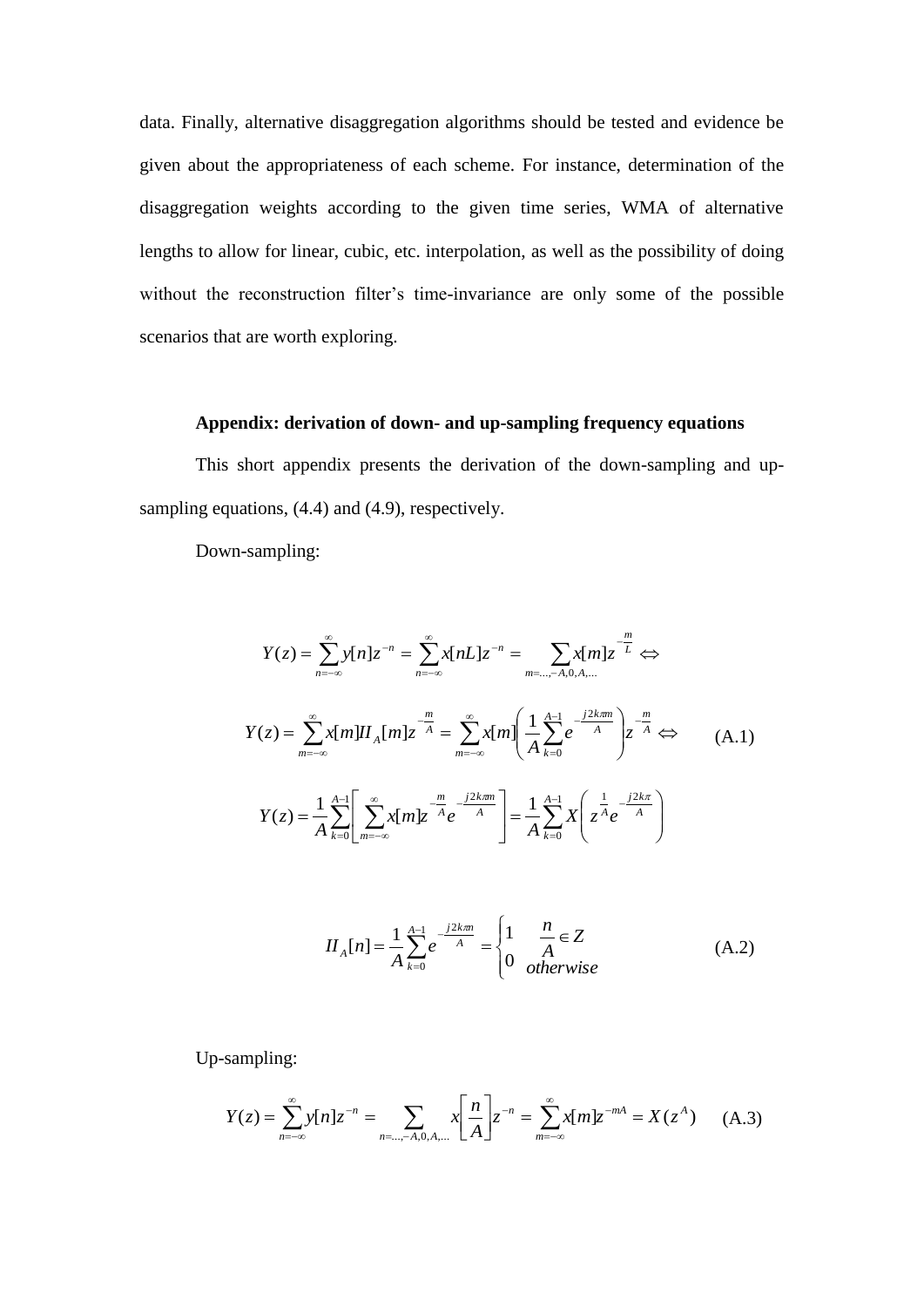#### REFERENCES

[AKAIKE, Η.](http://en.wikipedia.org/wiki/Hirotsugu_Akaike) (1974) A new look at the statistical model identification. *IEEE Transactions on Automatic Control*, **19**, pp. 716-723.

ASSIMAKOPOULOS, V. & NIKOLOPOULOS, N. (2000) The theta model: a decomposition approach to forecasting. *International Journal of Forecasting*, **16**, pp. 521-530.

BABAI, M. Z., ALI, M. M. & NIKOLOPOULOS, K. (2012) Impact of Temporal Aggregation on Stock Control Performance of Intermittent Demand Estimators: Empirical Analysis. *OMEGA – International Journal of Management Science, 40 (6)*, pp. 713-721.

BOOT, J. C. G., FEIBES, W. & LISMAN, J. H. C. (1967) Further Methods of Derivation of Quarterly Figures from Annual Data. *Journal of the Royal Statistical Society. Series C (Applied Statistics)*, **6**, pp. 67-75.

BOYLAN, J. E., & SYNTETOS, A. A. (2010) Spare parts management: a review of forecasting research and extensions. *IMA Journal of Management Mathematics*, **21**, pp. 227-237.

CHAN, W. S. (1993) Disaggregation of Annual Time-series Data to Quarterly Figures: A Comparative Study. *Journal of Forecasting*, **12**, pp. 677-688.

CROCHIERE, R. E., & RABINER, L. R. (1983) *Multirate Digital Signal Processing*, Englewood Cliffs, N.J.: Prentice-Hall.

CROSTON, J. D. (1972) Forecasting and Stock Control for Intermittent Demands. *Operational Research Quarterly*, **23**, pp. 289-303.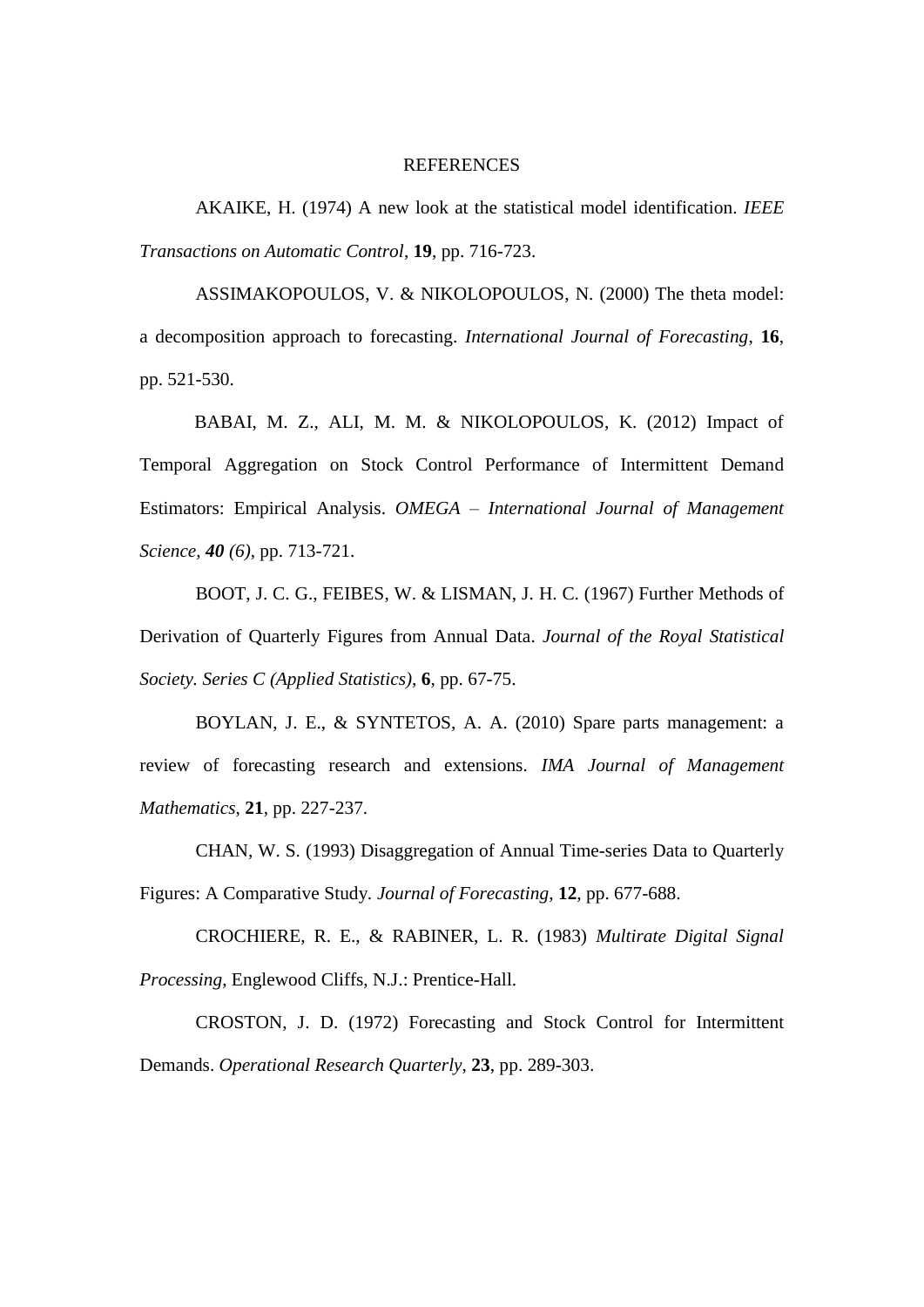FEIJOÓ, S. R., CARO, A. R. & QUINTANA, D. D. (2003) Methods for quarterly disaggregation without indicators; a comparative study using simulation. *Computational Statistics & Data Analysis*, **43**, pp. 63-78.

LISMAN, J. H. C. & SANDEE, J. (1964) Derivation of Quarterly Figures from Annual Data. *Journal of the Royal Statistical Society. Series C (Applied Statistics)*, **13**, pp. 87-90.

MAKRIDAKIS, S. & HIBON, M. (2000) The M3-Competition: results, conclusions and implications. *International Journal of Forecasting*, **16**, pp. 451-476.

MAKRIDAKIS, S., WHEELWRIGHT, S.C., & HYNDMAN, R.J. (1998) *Forecasting: Methods and Applications (3<sup>rd</sup> ed.), New York: John Wiley and Sons.* 

NIKOLOPOULOS, K., SYNTETOS, A. A., BOYLAN, J. E., PETROPOULOS, F. & ASSIMAKOPOULOS, V. (2011) An aggregate-disaggregate intermittent demand approach (ADIDA) to forecasting: an empirical proposition and analysis. *Journal of Operational Research Society*, **62**, pp. 544-554.

OPPENHEIM, A. V., & SCHAFER, R. W. (1999) *Discrete-Time Signal Processing* (2nd ed.), Englewood Cliffs, N.J.: Prentice-Hall.

SCHWARZ, G. E. (1978) Estimating the dimension of a model. *Annals of Statistics*, **6**, pp. 461–464.

SILVESTRINI, A. & VEREDAS, D. (2008) *Temporal aggregation of univariate and multivariate time series models: a survey*. Temi di discussion (Working papers) 685 (August 2008), Banca d'Italia.

SPITHOURAKIS, G. P., PETROPOULOS, F., BABAI, M. Z., NIKOLOPOULOS, K. & ASSIMAKOPOULOS, V. (2011) Improving the performance of popular supply chain forecasting techniques: an empirical investigation. *Supply Chain Forum: an International Journal*, **12** (4), pp. 16-25.